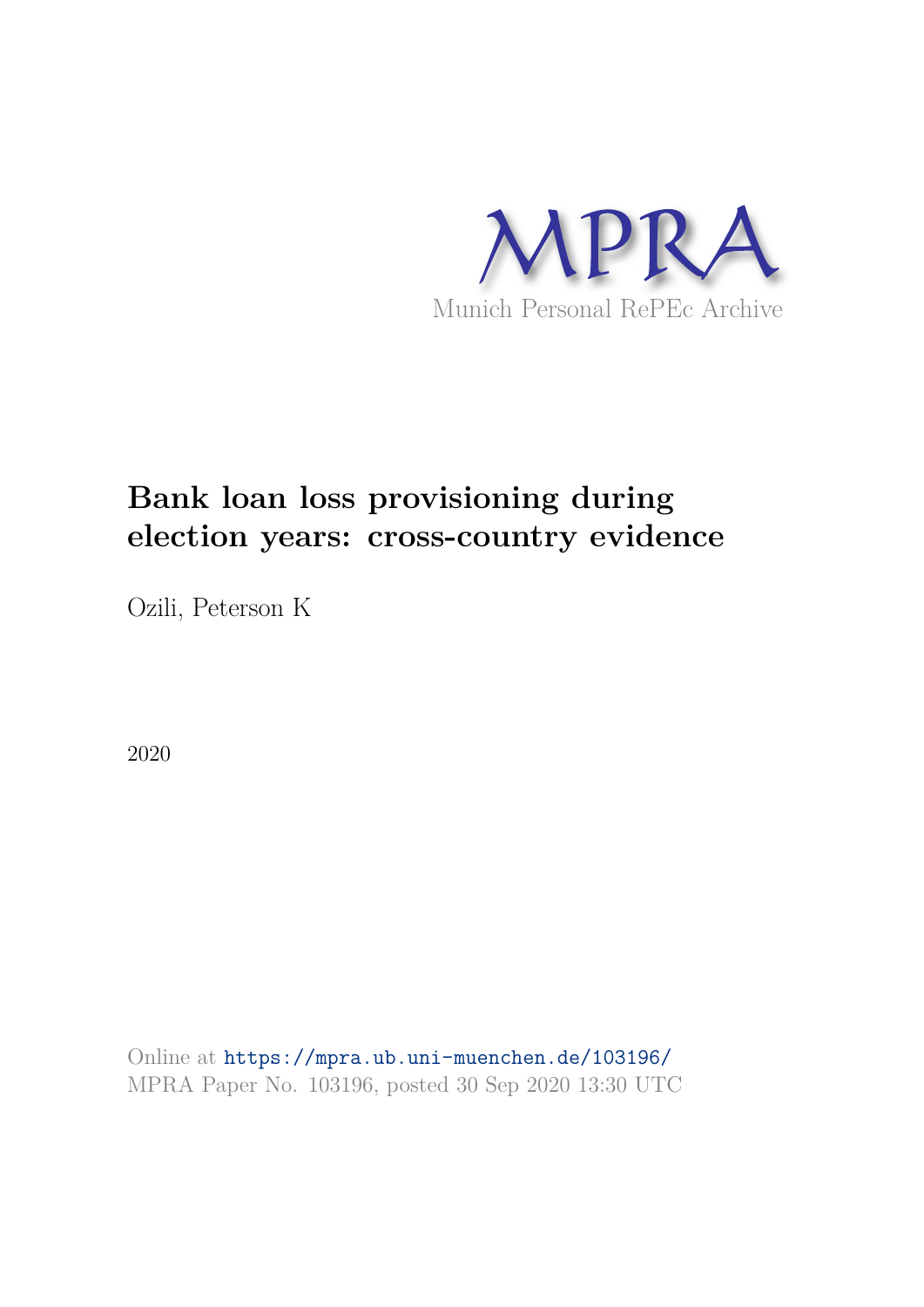Peterson. K. Ozili

This Version: 2019

To cite: Ozili, P.K. (2019). Bank loan loss provisioning during election year: cross-country evidence. International Journal of Managerial Finance, Vol. 16 No. 4, pp. 413-431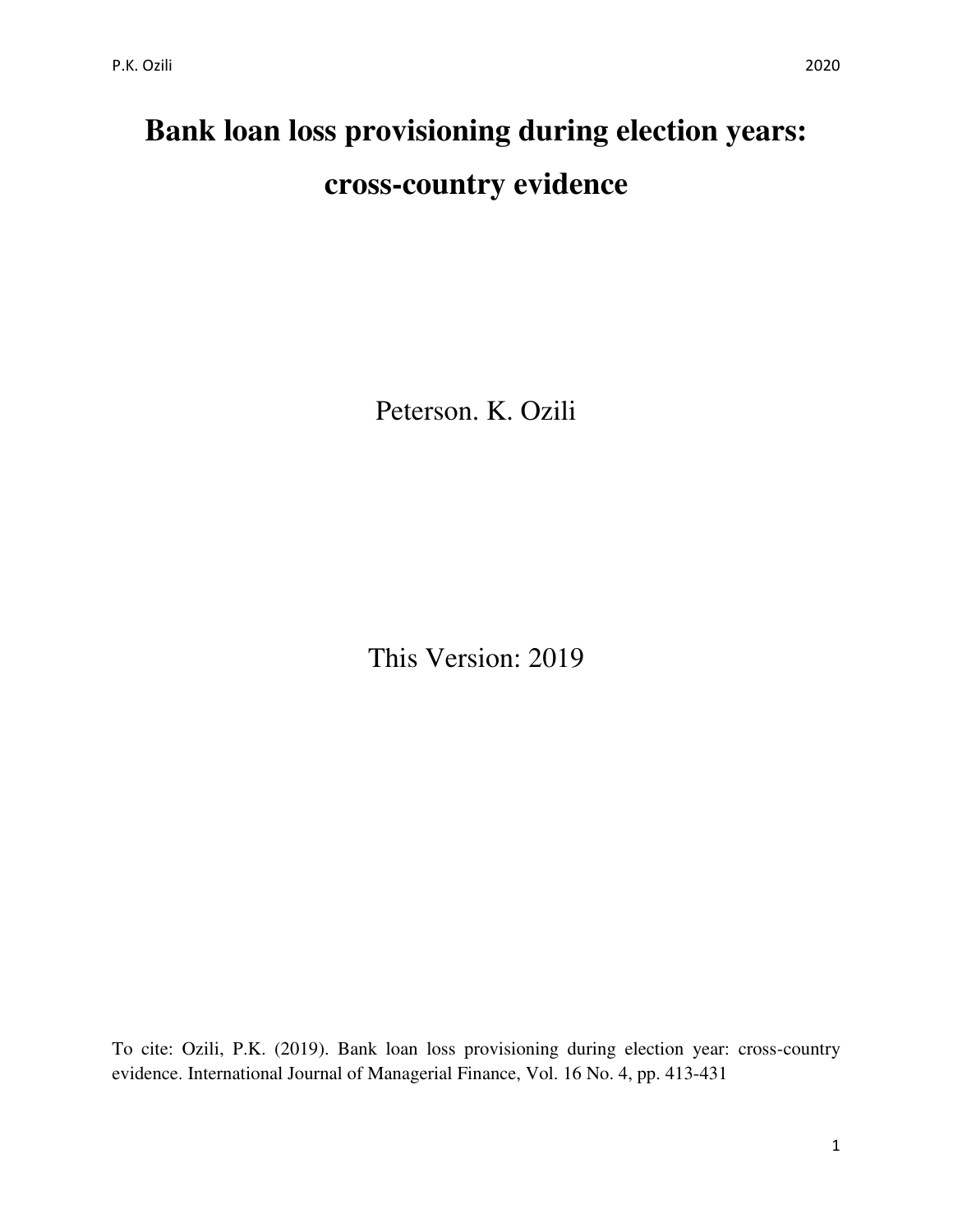# **Bank loan loss provisioning during election years: cross-country evidence**

#### **Abstract**

I examine bank loan loss provisioning behaviour during election years - focusing on the effect of elections on banking sector loan loss provisioning. The findings reveal that the banking sectors in developed countries have higher loan loss provisions in election years. Income smoothing is present in election years which supports the income smoothing hypothesis. Also, banking sectors with high capital levels have higher loan loss provisions. Although there were no significant differences in bank loan loss provisioning during election years across the four bloc, the EU banking sectors and the banking sectors of BIS member-countries generally have higher loan loss provisions while the non-EU banking sectors and the banking sectors of the G7 member-countries generally have fewer loan loss provisions.

Keywords: loan loss provisions; income smoothing; election; banks; credit risk, nonperforming loans, institutional factors, corruption,

JEL Classification: G21, G28.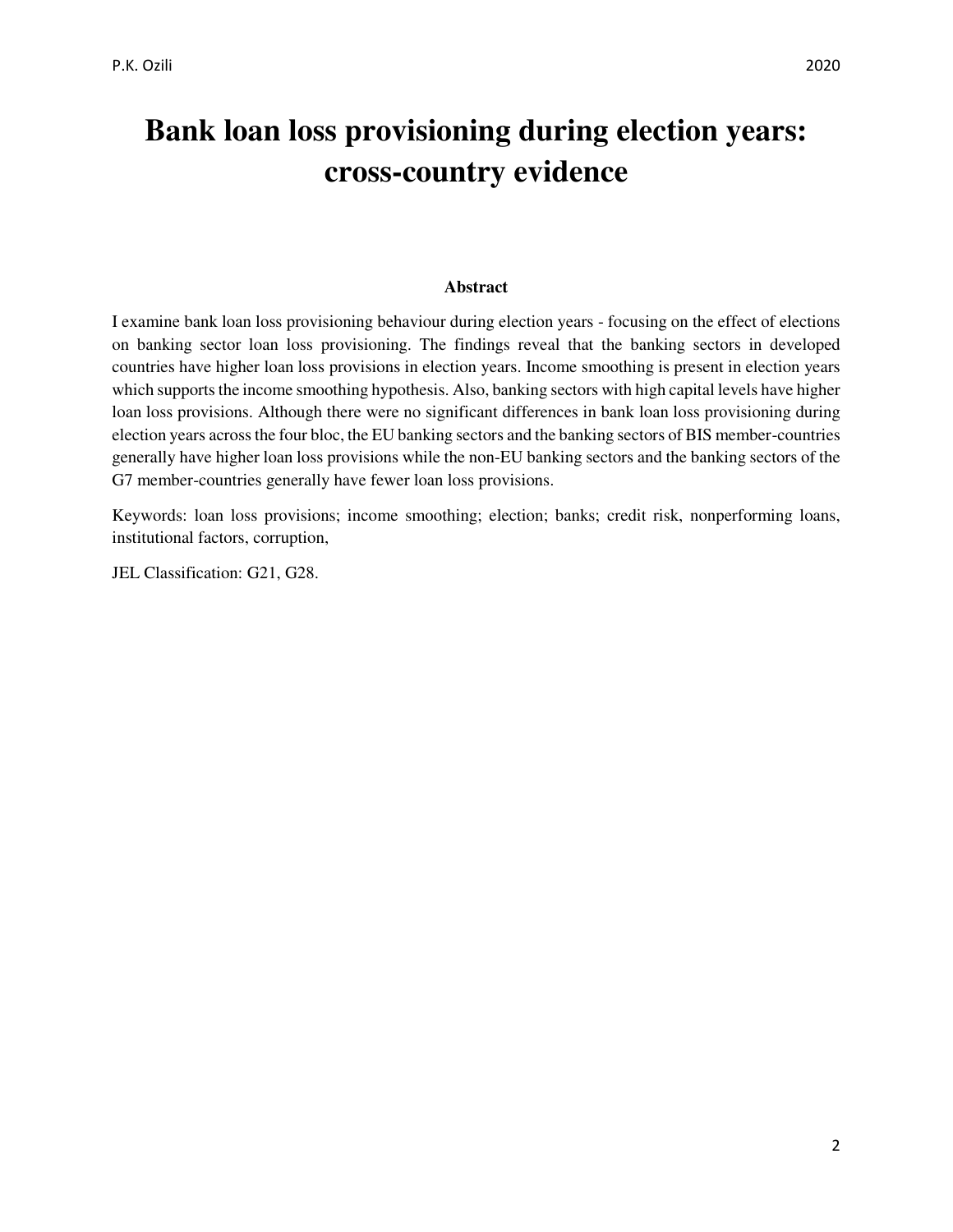# **1. Introduction**

Political candidates borrow money from banks to fund election campaigns, and there is the risk that loans for election campaigns may not be repaid or may be repaid later than the expiry date of the loan. If the borrower wins the election, banks often respond to this by writing off such loans or by restructuring the loans for delayed repayment of interest and principal. Whichever is done, the banks would have to increase loan loss provisions due to change in loan quality. After the candidate has won the election, the lending bank(s) can write off the loans with the expectation that the ruling party will, in return for the kindness shown by the bank, create a favourable business environment for the lending bank(s). If banks predict that the borrower(s) will lose the election after the loan had been disbursed to the borrower(s), banks would have already set-aside some loan loss provisions to mitigate this risk since banks are aware that it is difficult to compel politicians to pay their debt, which could lead to loan defaults, requiring banks to keep higher provisions. Furthermore, even when banks do not give loans to fund election campaign, banks will still increase general provisions in response to election uncertainties that may affect the loan portfolio of banks in the banking sector.

The above shows the potential effect of election events on bank financial reporting through loan loss loans and its overall effect on the banking sector. Yet, prior studies have not considered the effect of election events on bank provisioning. Prior studies show that loan loss provisions (LLPs) are important accruals in banks and are used to cover expected losses arising from the lending activity of banks (Curcio and Hasan, 2015; Leventis et al, 2011). LLPs have a signaling effect in the financial statements of banks in that they convey valuable information on the quality of banks' loan portfolio, and LLP can have significant effects on reported earnings and regulatory capital (Ozili and Outa, 2018). The current level of loan loss provisioning in banks is significantly influenced by both prudential regulation requirements, which emphasize higher provisioning, and accounting standard setting which emphasize greater transparency of banks' financial statements (Bushman and Williams, 2012). Given the focus on financial stability by bank regulators, bank regulators favour forward-looking provisioning, which allow banks to account for loss events that are expected but have not yet occurred and to build a buffer in anticipation of future losses and to enhance the stability of the bank capital over time (Bikker and Metzemakers, 2005; Laeven and Majnoni, 2003).

This paper investigates bank provisioning behavior during election years during the 1998 to 2016 period. I explicitly investigate the impact of the election-year on bank provisioning at the country level, while controlling for the level of political stability, corruption control and other factors. The ability to manipulate loan loss provisions derives mainly from the discretion that managers have in determining the appropriate level of provisions to set aside for their current exposures in their loan book. Ideally, the bank manager would consider a number of credit risk factors affecting the loan and will assign a credit risk weight to each risk factor. The risk weight would be higher if the risk is considered to be material. One risk that bank managers may consider alongside other credit risk factors is the effect of elections on banks' ability to recover loans from politically-connected obligors as well as the effect of elections on banks' ability to conduct business. I call this the 'election year' effect. The 'election year' becomes a country risk factor which banks will take into account if banks believe that a change in the current government following general elections may affect their ability to recover loans from politically-connected obligors. Such banks will keep additional loan loss provisions to mitigate the 'election year' effect which is also a type of country risk. Surprisingly, the extant literature has not examined the characteristics of bank financial reporting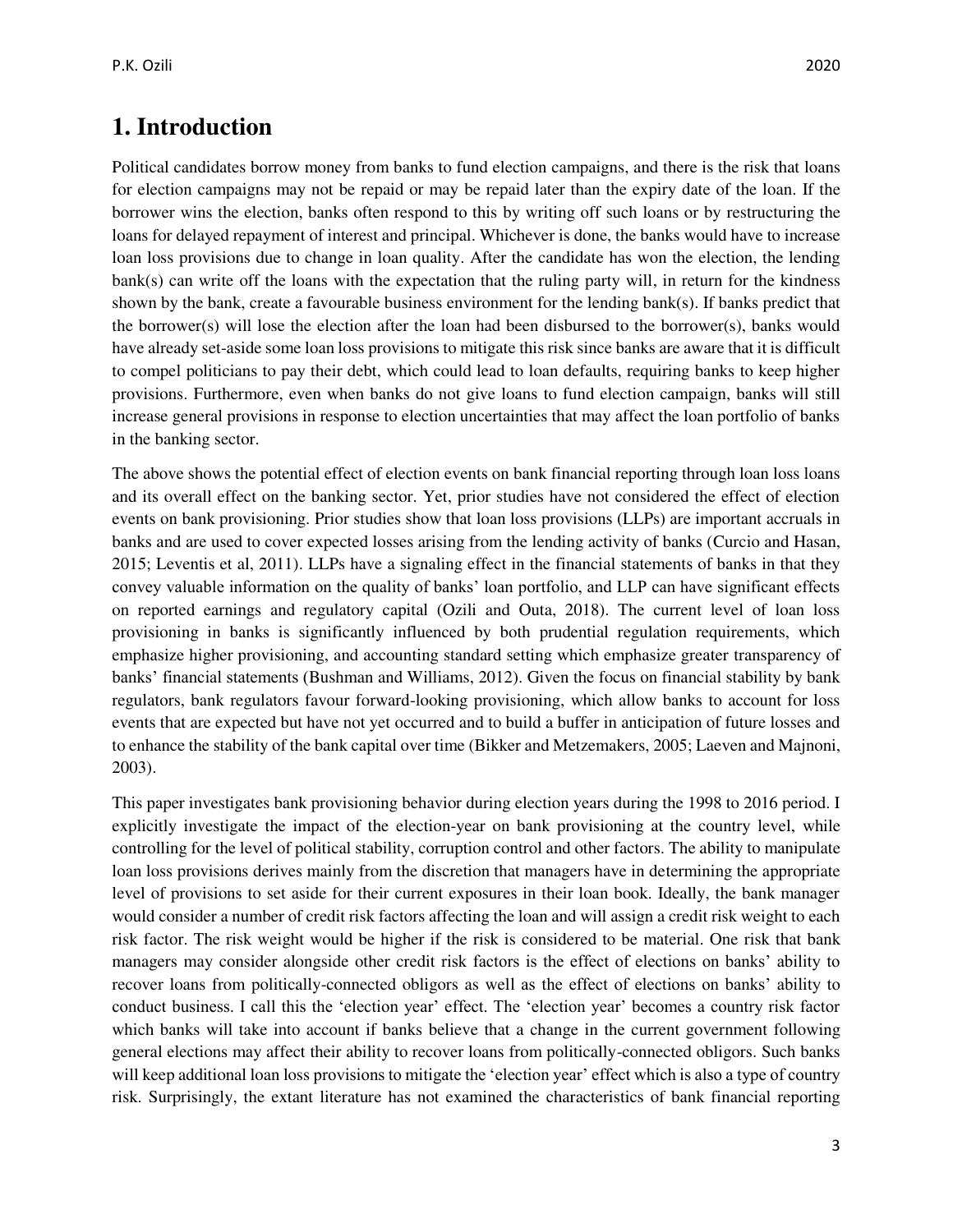during election year despite the fact that banks are often the largest borrowers to fund election campaigns in most countries, and there is the risk that the loans issued to campaign borrowers may not be repaid in full, or at worst, will be written off. The findings reveal that the banking sectors in developed countries have higher loan loss provisions in election years, and there is evidence of income smoothing during election years. Also, banking sectors that have high capital levels also have higher loan loss provisions, among other findings.

This study makes three contributions to the literature. Firstly, it contributes to the literature that examine the role of loan loss provisions for effective risk management (e.g., Jin et al, 2018; Ozili and Outa, 2017; Cohen et al, 2014). By focusing on loan loss provisions, I provide insights to understand how the level of bank provisions may be driven by the need to set-aside additional provisions 'buffer' to mitigate other risks emanating from bank lending other than the usual obligor-related credit risk factors. Secondly, this study contributes to the literature that investigate the influence of external and institutional factors on bank financial reporting behaviour (e.g., Ozili, 2019a; Bikker and Metzemakers, 2005; Laeven and Majnoni, 2003; Fonseca and Gonzalez, 2008). By controlling for election year effect, political stability and level of corruption, I provide insights to understand how unique factors in a country can influence the behavior of loan loss provisions in banks. Thirdly, this study examines the behavior of loan loss provisioning in the banking sectors of developed economies where elections are more regular, transparent and free from structural barriers, which makes it a natural setting to test the effect of election-year on banks financial reporting, focusing on loan loss provision in this study.

The remainder of the paper is organized as follows. Section 2 provides an overview of the relevant literature. Section 3 presents the data and methodology. Section 4 discuss the empirical results. Section 5 concludes.

# **2. Literature review**

Loan loss provisions are classified into its discretionary and non-discretionary components. Nondiscretionary loan loss provisions are credit-related factors that drive the level of loan loss provisions while discretionary loan loss provisions are other non-credit considerations and opportunistic considerations that drive the level of provisions. Although the main function of LLPs is to cover expected credit losses, they can be manipulated to pursue other managerial objectives such as income smoothing (Ahmed et al., 1999; Balla and Rose, 2015), capital management (Curcio and Hasan, 2015; Leventis et al., 2011; Ozili, 2015) and signaling of bank's financial strength (Kanagaretnam et al, 2005; Anandarajan et al, 2007), among others.

Prior studies have examined bank loan loss provisioning under several contexts and under certain events but none of these studies have considered the effect of the election event on bank provisioning. For instance, Leventis et al (2011) examine the discretionary determinants of loan loss provisions for listed European banks, and find that earnings management (using loan loss provision) was prevalent among 91 listed EU banks but this behavior was significantly reduced after the implementation of the International Financial Reporting Standard (IFRS). Kilic et al (2012) examine the impact of SFAS 133 on the informativeness of loan loss provisions for banks in the US. They find that banks used loan loss provisions for income smoothing purposes which reduced the informativeness of loan loss provision estimates. El Sood (2012) considered the effect of financial crises on the ability of banks to use loan loss provisions to smooth income.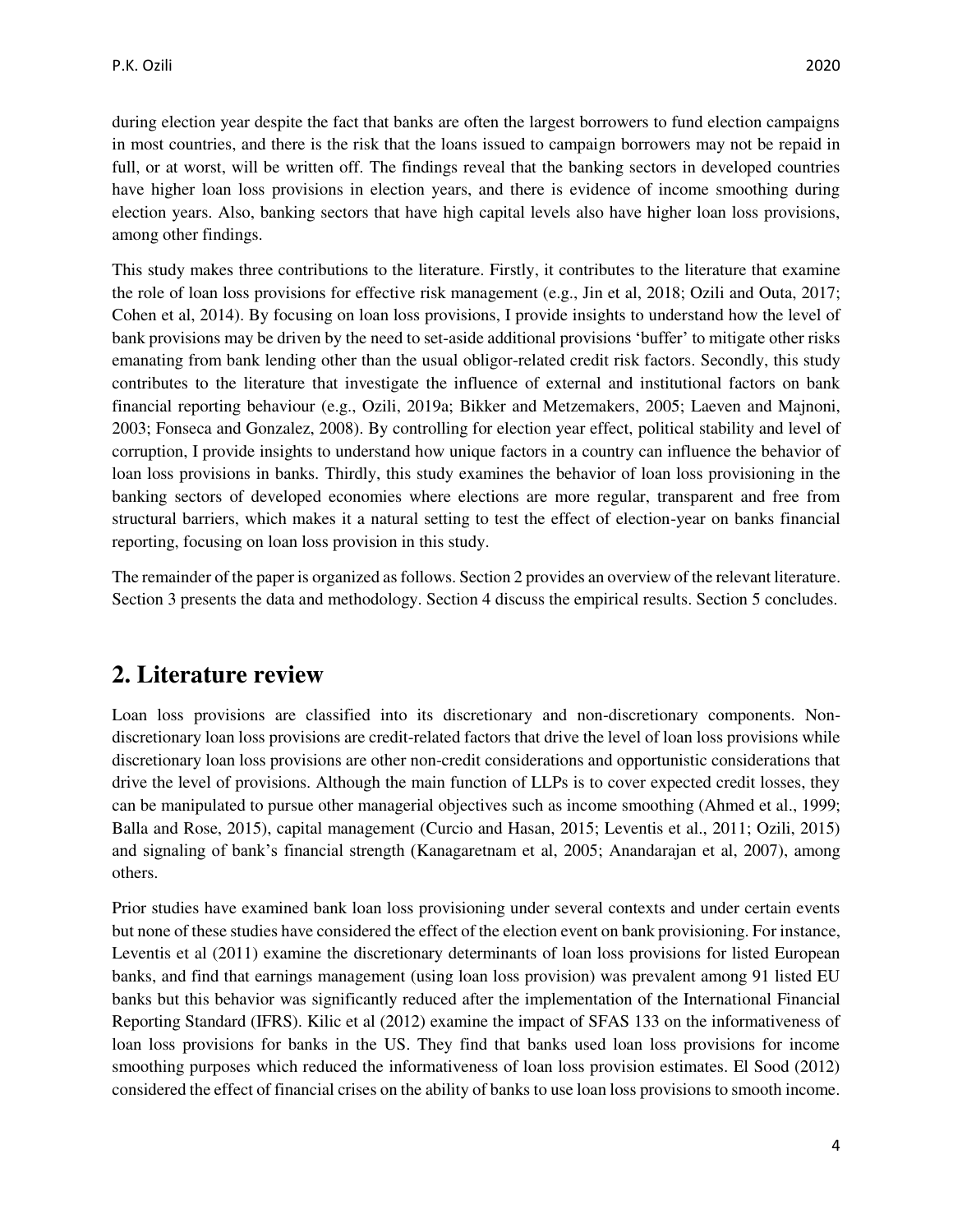Using a sample of 878 US bank holding companies from 2001 to 2009, the findings reveal that US banks use provisions to smooth income when they are meet the minimum regulatory capital ratio, when they are in non-recessionary periods, and when they are more profitable. Olszak et al (2017) examine the cyclicality of loan loss provisions in the EU, and find that loan loss provisions are procyclical in large, publicly-traded and commercial banks, however, strong capital standards and better investor protection weakened the procyclicality of LLP.

Marton and Runesson (2017) examine the predictive ability of loan loss provisions with respect to actual losses under IFRS and local GAAP standards. They find that loan loss provisions in IFRS bank-years predict future credit losses to a lesser extent than in local GAAP bank-years. Local GAAP also performed relatively better than IFRS in large, and in profitable, banks; however, the benefits of local GAAP are largely limited to high-enforcement settings. Cummings and Durrani (2016) investigate the effect of the Basel Accord capital requirements on banks provisioning and show that bank managers use their discretion in setting the level of loan loss provisions to dampen the impact of fluctuations in credit market conditions on their lending activities. Ozili (2018) investigates the non-discretionary determinants of bank loan loss provisions in Africa and show that bank loan loss provision is a positive function of non-performing loans up to a threshold beyond which bank provisions will no longer increase as non-performing loans increases. Ozili (2019b) also examine the relationship between loan loss provisions and bank intangibles among African banks and show that higher discretionary loan loss provisions are associated with few intangible assets in banks, but the inverse association is weakened in environments with strong investor protection.

Bratten et al (2017) examine whether banks' use of the loan loss provision to manage earnings is influenced by the extent to which banks hold assets subject to fair value reporting and the use of an industry specialist auditor. They find that banks with a greater proportion of assets subject to fair value reporting (i.e., higher fair value exposure) use less LLP-based earnings management techniques but more transaction-based earnings management (i.e., earnings management achieved by timing the realization of gains or losses. They also find that banks engaging industry specialist auditors use less LLP-based earnings management. Murcia et al (2016) examine the determinants of loan loss provisions and delinquency ratios for 554 banks from emerging market economies (EMEs), and find that bank loan loss provisioning in emerging market economies respond mostly to aggregate (macro-) variables, and very little to idiosyncratic (bank-specific) factors. Curcio and Hasan (2015) find that non-Euro Area credit institutions use loan loss provisions for income smoothing purposes more than for capital management and signaling purposes.

Country-specific studies also report some determinants of the level of loan loss provisions. In the United States, Morris et al (2016) examine the economic determinants and value relevance of US banks' loan loss provisions during the global financial crisis. They find that discretionary provisions are used for smoothing and signaling when the two incentives reinforce each other, but smoothing occurs more frequently. Kanagaretnam et al (2005) show that US banks use loan loss provisions to signal information about banks future prospects but the propensity to use provisions for signaling purposes is greater among smaller banks. In Italy, Caporale et al (2018) examine the determinants of loan loss provisions among 400 Italian banks during 2001 to 2015. They find that loan loss provisions in Italian banks were significantly influenced by the non-discretionary components of loan loss provisions. However, the procyclicality of loan loss provisions was less pronounced for local banks because their loans were well collateralized and their behaviour was more strongly affected by supervisory activity. In China, Wang et al (2019) examine whether bank loan loss provisions affect credit fluctuation in China's banking system, and find that nondiscretionary loan loss provisions have a significant impact on credit fluctuation whereas discretionary loan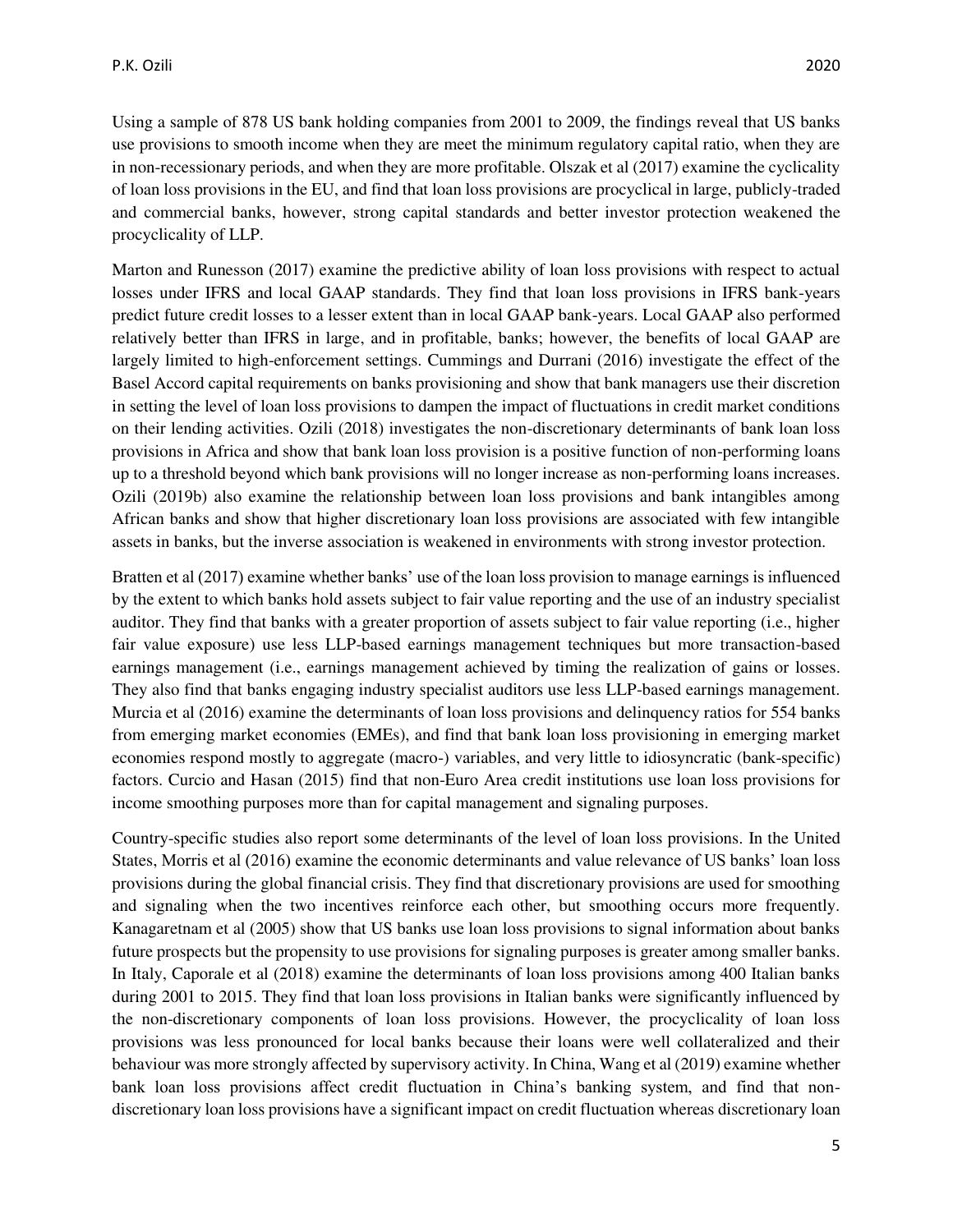loss provisions have no significant impact on credit fluctuation for Chinese banks. In South Africa, Ozili and Outa (2018) show that South African banks do not use LLPs to smooth income when they are: undercapitalized, have large non-performing loans and have a moderate ownership concentration; however, using LLP to smooth income is pronounced when South African banks are more profitable during economic boom years, when they are well-capitalized and is pronounced among banks that adopt IFRS and have a Big 4 auditor. In Poland, Borsuk (2019) conducted a set of stress test scenarios to determine how different economic scenarios would affect loan loss provisions among other financial ratios. Borsuk find that economic growth, the labour market and market interest rates have a significant influence on the loan loss provision ratio of banks in Poland. In Uruguay, Gambetta et al (2016) focused on the regulatory reporting of loan loss provisions to bank supervisors. They suggest that data analytics such as enterprise resource planning (ERP) system and the eXtensible Business Reporting Language (XBRL) have great benefits to improve bank's reporting of loan loss provisions by banks in Uruguay. Generally, the evidence for the determinants of loan loss provisions are mixed in the literature, yet the extant literature has not examined the effect of elections on the financial reporting and performance of banks both at the bank-level and at the country-level.

# **3. Data and Methodology**

## 3.1 Data

Data was obtained for 35 developed countries. The countries were chosen based on the United Nation's list of developed countries<sup>1</sup>. Developed countries were used in the study because developed countries have more regular elections compared to developing countries and transition economies. Also, developed economies do not experience coup (i.e., overthrow of government) or dictatorship that prevent elections from taking place, meanwhile all these are prevalent in transition economies and in developing economies.

Financial statement data for the countries were obtained from the World bank database. Some financial data were available while other financial data were not available but were computed as a derivative of two or more available data. The sample period covers the 1998 to 2016 period and is sufficient to cover at least 5 election cycles. Data for real gross domestic product growth rate was collected from the World Economic Forum archived in the World Bank database while institutional data was collected from the World Governance Indicators database of the World bank. Election data was obtained from public sources such as government websites, Wikipedia and other public sources. See Appendix 1 for source of data and variable description.

# 3.2. Methodology

l

The baseline model to estimate the behavior of loan loss provisions during election years is given below. The model below is a modified version of the models used in prior literature (see Curcio and Hasan, 2015; Jin et al, 2018; Ozili, 2019; Wheeler, 2019).

<sup>&</sup>lt;sup>1</sup> The UN List of developed countries can be found here: [https://www.un.org/development/desa/dpad/wp](https://www.un.org/development/desa/dpad/wp-content/uploads/sites/45/WESP2019_BOOK-ANNEX-en.pdf)[content/uploads/sites/45/WESP2019\\_BOOK-ANNEX-en.pdf](https://www.un.org/development/desa/dpad/wp-content/uploads/sites/45/WESP2019_BOOK-ANNEX-en.pdf)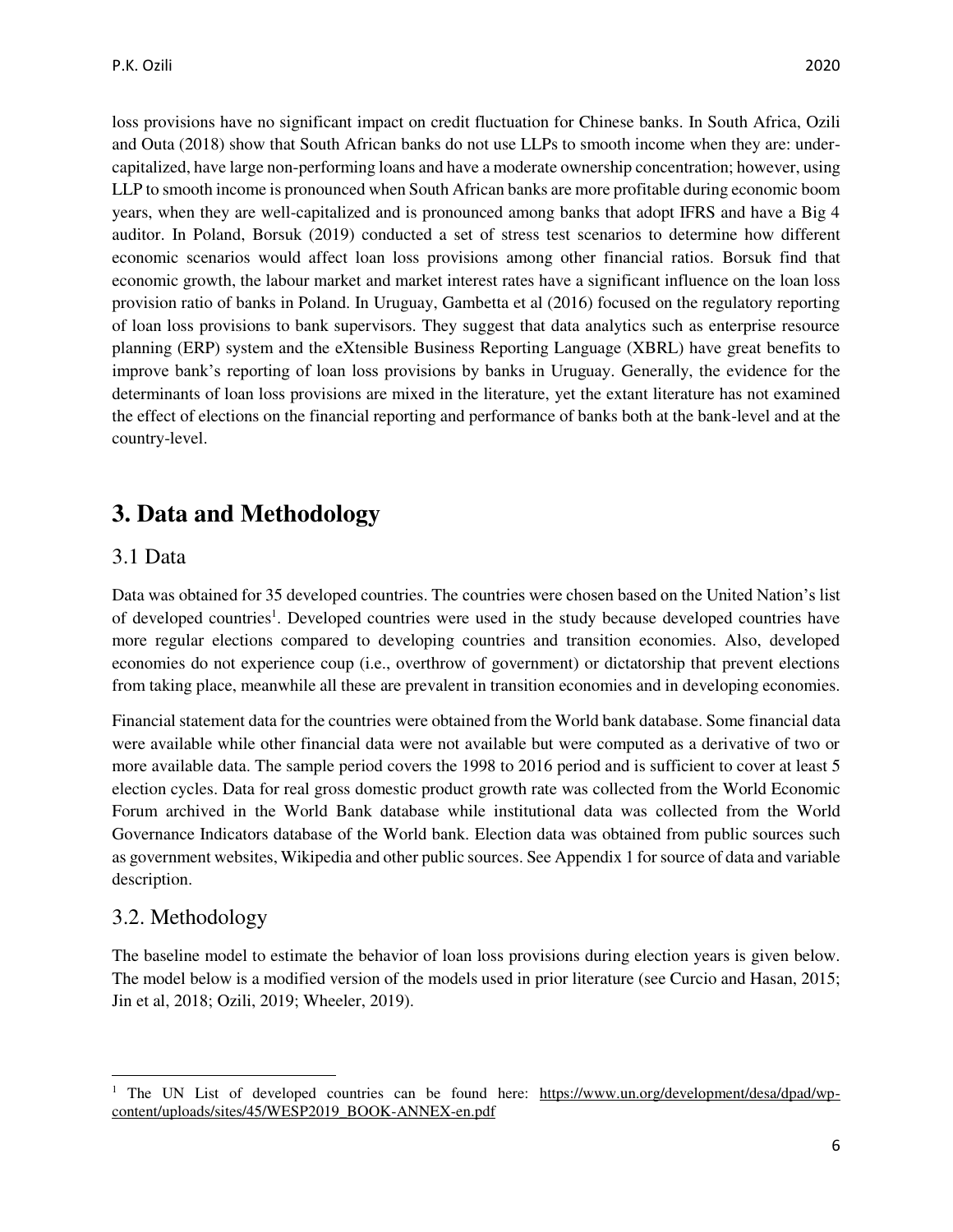$$
LLPi, t = c + ELECTi, t + NPLi, t + CRISISi, t + \Delta GDPi, t + PSi, t + CCi, t + LAWi, t + LGi, t + e \dots \dots \dots \dots 1
$$

Where,

 $LLP =$  ratio of loan loss provisions to gross loans in the banking sector of each country

NPL = ratio of nonperforming loans to gross loans in the banking sector of each country

ELECT = a binary variable that equal one in election years and zero in non-election years

CRISIS = a binary variable that equal one in a banking or financial crisis year and zero otherwise

 $\Delta$ GDP = real domestic product growth rate in each country

 $CC =$  control of corruption index, the higher the better

PS = political stability / absence of terrorism index; the higher the better

LAW = rule of law index, reflecting the quality of legal system and enforcement; the higher the better.

 $LG =$  ratio of credit provided to the private sector by banks as a share of GDP in each country

 $t = year$ 

l

 $i =$  country

The model above expressed loan loss provisions ratio as a function of non-discretionary<sup>2</sup> LLP determinants (NPL & ∆GDP) and other external determinants (political factors and institutional factors).

The LLP ratio is the dependent variable, and was derived by multiplying the NPL ratio data with the loan loss coverage ratio data obtained from the World bank, using the formula below:

 $LLP / GL = (NPL / GL) * (LLP / NPL)$ 

Where NPL ratio = nonperforming loans divided by gross loan; the loan loss coverage ratio = actual amount of loan loss provisions divided by actual amount of nonperforming loans.

For the explanatory variables, the ELECT variable is the main variable of interest because it captures the election years in developed country in the sample. A positive sign for the ELECT coefficient is expected if the banking sector substantially increase its level of provisions in response to election uncertainties that may affect the loan portfolio of banks in the banking sector. For instance, banks that have high exposure to political debtors may experience difficulties in compelling politicians to pay their debt, which could lead to loan defaults, requiring banks to keep higher provisions.

For the control variables, prior studies control for the non-discretionary determinants of loan loss provisions (e.g. Ahmed et al, 1999; Ozili and Outa, 2017). The nonperforming loan (NPL) variable is introduced into the model to control for bank provisioning in response to increasing bad loans. Prior literature shows that

<sup>&</sup>lt;sup>2</sup> Other non-discretionary LLP determinants that were used in prior literature include: loan to asset ratio, loan chargeoffs, loan growth etc, and these variables are only observable at bank-level but not at country-level. This is reason why only the NPL and ∆GDP variables have been used in this study as non-discretionary determinants of LLP in the LLP modeling in equation 1.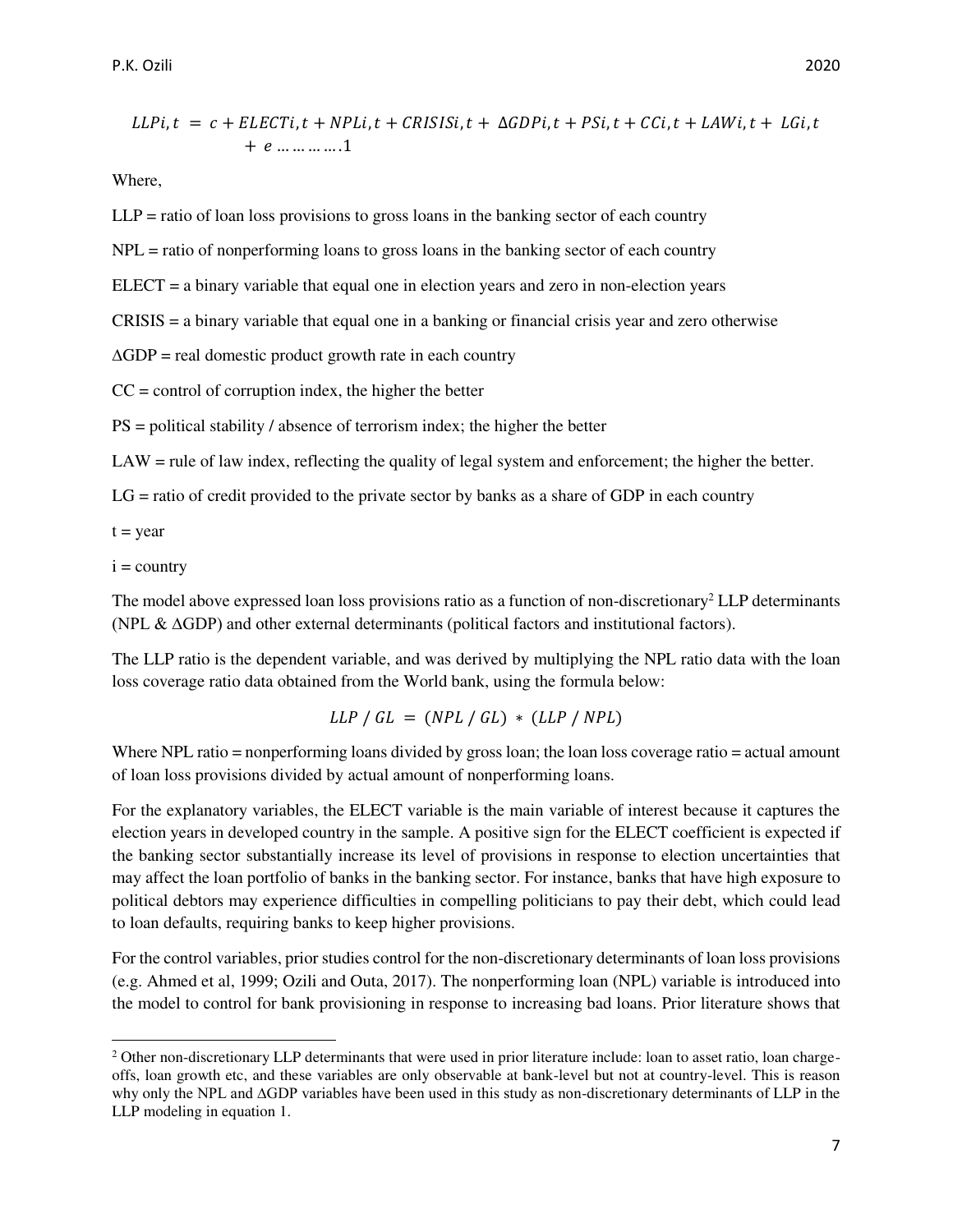banking sectors that have high nonperforming loans will keep higher provisions (see Laeven and Majnoni, 2003; Bikker and Metzemakers, 2005; Ozili and Outa, 2017); thus, a positive sign is predicted for the NPL coefficient. The real gross domestic product growth rate (ΔGDP) variable is introduced into the model to control for bank provisioning along the economic cycle. Generally, the banking sectors tend to have fewer provisions during good economic times and higher provisions during bad economic times. This expectation is consistent with prior studies that show that banks keep fewer provisions in economic boom periods because they expect fewer loan defaults in good times, and keep more provisions in recessionary periods because the probability of default is higher during bad times (see Laeven and Majnoni, 2003, Ozili, 2018); implying a negative relationship between ΔGDP and LLP. The total loan to GDP (LG) ratio is introduced into the model to reflect the extent to which the economy is driven by private credit. The LG ratio measures the amount of credit provided to the private sector by banks as a share of GDP. Banks in highly creditdriven economies would normally keep higher general provisions to mitigate contemporaneous credit risk in their loan portfolio, thus, a positive relationship between LLP and LG is expected. The LG ratio is derived mathematically by multiplying the credit to deposit ratio data with the bank deposit to GDP data in the World bank database, using the formula below.

### $LOAN / GDP = (LOAN / BANK DEPOSITION) * (BANK DEPOSITION / GDP)$

Next, it is important to control for the impact of the prevailing political environment on elections which can affect the banking sector. To do this, I introduce three institutional factors (the corruption control (CC), rule of law (LAW) and the political stability (PS) indicators) that play a significant role during elections. Corruption levels and political instability have been considered to be detrimental to general elections (Dupas and Robinson, 2012; Callen and Long, 2015), and there is also some evidence that strong legal systems can improve election outcomes (Gibson et al, 2003). The PS variable is introduced into the model. Higher values of PS indicate greater political stability, and a negative relationship between LLP and PS is expected because, Ghosh (2016) show that banks in politically unstable environments tend to perform poorly - they have low profitability and higher nonperforming loans; in such environments, banks would keep higher provisions to cover expected losses that may arise from political instability. For the CC variable, a negative relationship between LLP and CC is expected because banks in highly corrupt environments will experience higher nonperforming loans (Goel and Hasan, 2011), requiring banks to keep higher loan loss provisions. Higher values of CC indicate greater control of corruption. For the LAW variable, a negative relationship between LLP and LAW is expected because banks in strong legal environments are able to use the power of the courts to compel debtors to repay their debt which reduces the level of nonperforming loans (Cristini et al, 2001), thereby leading to fewer provisions. Higher values of LAW indicate greater legal quality and enforcement. Table 1 presents a summary of the expected signs of the variables. Finally, the models are estimated using fixed effect regression model.

#### (Insert Table 1)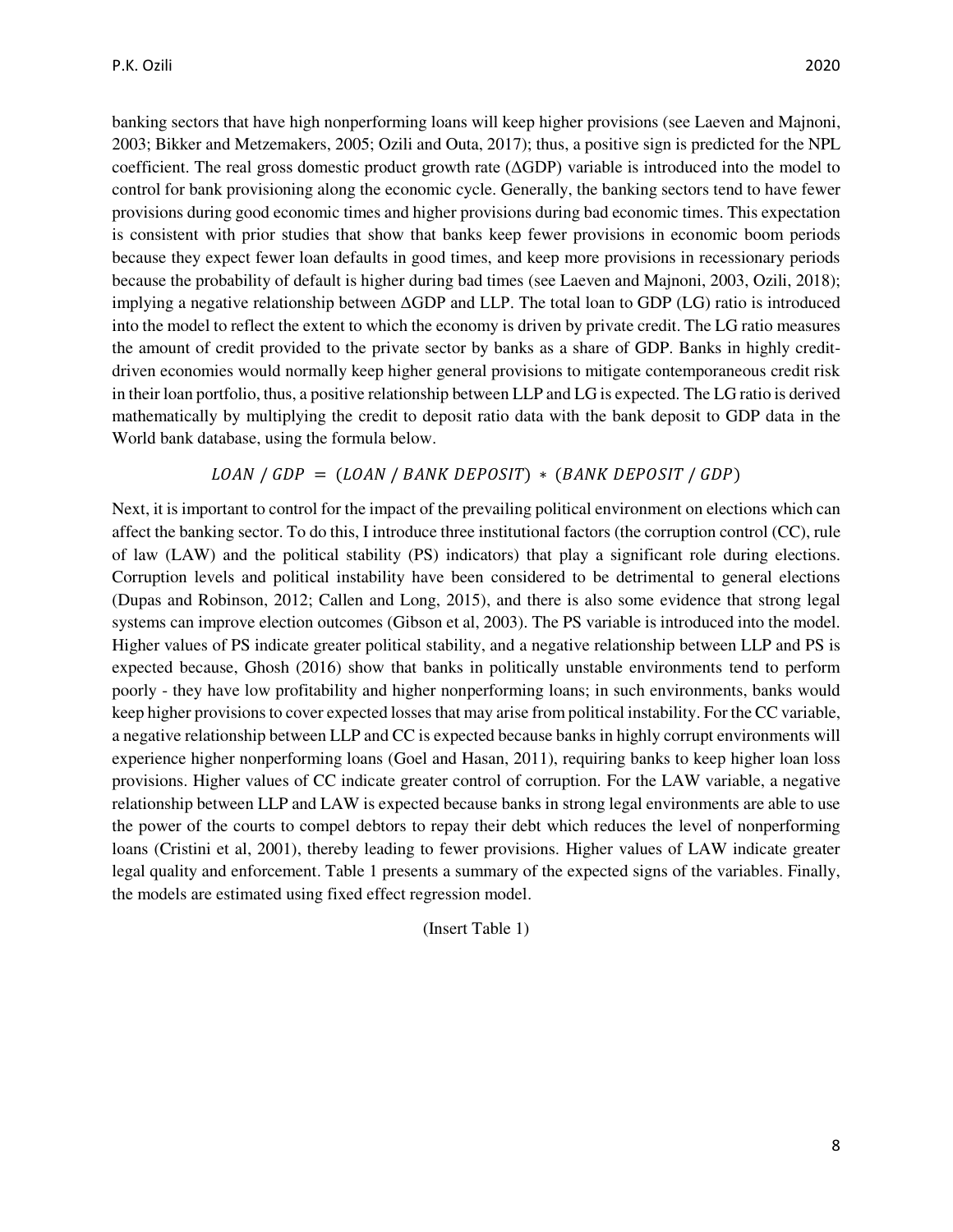# **4. Empirical Results**

# 4.1. Descriptive Statistics and Correlation

### 4.1.1. Descriptive statistics

Table 2 report the summary of the descriptive statistics of the variables. Loan loss provisions averages 2.87% of gross loan. LLPs are higher in the banking sectors of Greece, Cyprus and Romania, and are much lower for Canada and Australia. Non-performing loans (NPL) averages 5.18%, and is a double-digit higher for Cyprus, Croatia and Italy. The high NPLs indicate that the banking sectors of these countries have low asset quality; comparatively, NPLs are lower in the banking sectors of Canada, Luxembourg and Australia. ΔGDP, on average, is about 2.42% and is much lower for Greece and Italy and is higher for Lithuania and Latvia. Overall, the result from the descriptive statistics suggest that there is wide variation across banking sectors in developed countries.

### (Insert Table 2)

### 4.1.2. Correlation

Table 4 report the Pearson correlation coefficients and the associated p-values. LLPs are positive and weakly correlated with the ELECT variable (0.057), however, the correlation between LLP and ELECT is not significant. LLPs are negative and significantly correlated with ΔGDP (-0.108\*), indicating that provisioning in the banking sector is procyclical with fluctuations in the business cycle. The LAW and CRISIS coefficients are positive and significantly correlated with LLPs. This indicate that higher loan loss provisions are higher in countries that have strong legal enforcement and in countries that experience financial crises. The PS and CC coefficients are negatively correlated with LLPs, and indicate that banking sectors in political stable and less corrupt environments have fewer provisions. Also, NPL is positively correlated with LLPs and indicate that loan loss provisions are higher in banking sectors that experience higher nonperforming loans. LG is also negatively correlated with LLPs and indicate that loan loss provisions are higher in credit-driven economies. Table 3 report the Pearson correlation coefficients for the country variables.

(Insert Table 3)

# 4.2. Regression Results

### 4.2.1. Bank Provisioning behavior during election year

The estimation results are reported in Table 4. The ELECT coefficient is positively significant at the 5% level in model (1), indicating that the election year had a positive and significant impact on the loan loss provisioning of the banking sector in developed countries. This result implies that the banking sectors of developing countries have higher loan loss provisions during election years. The result remains significant when the GMM and OLS estimators are used to estimate the model.

For the control variables, the NPL coefficient is positively significant as expected, and is consistent with Laeven and Majnoni (2003) and Bikker and Metzemakers (2005). This implies that the banking sector of developed economies keep more provisions when banks expect higher non-performing loans. The ∆GDP, PS and CRISIS coefficients are not significant. The LAW coefficient is negatively significant, and is consistent with the apriori expectation that banks in strong legal environments are able to use the power of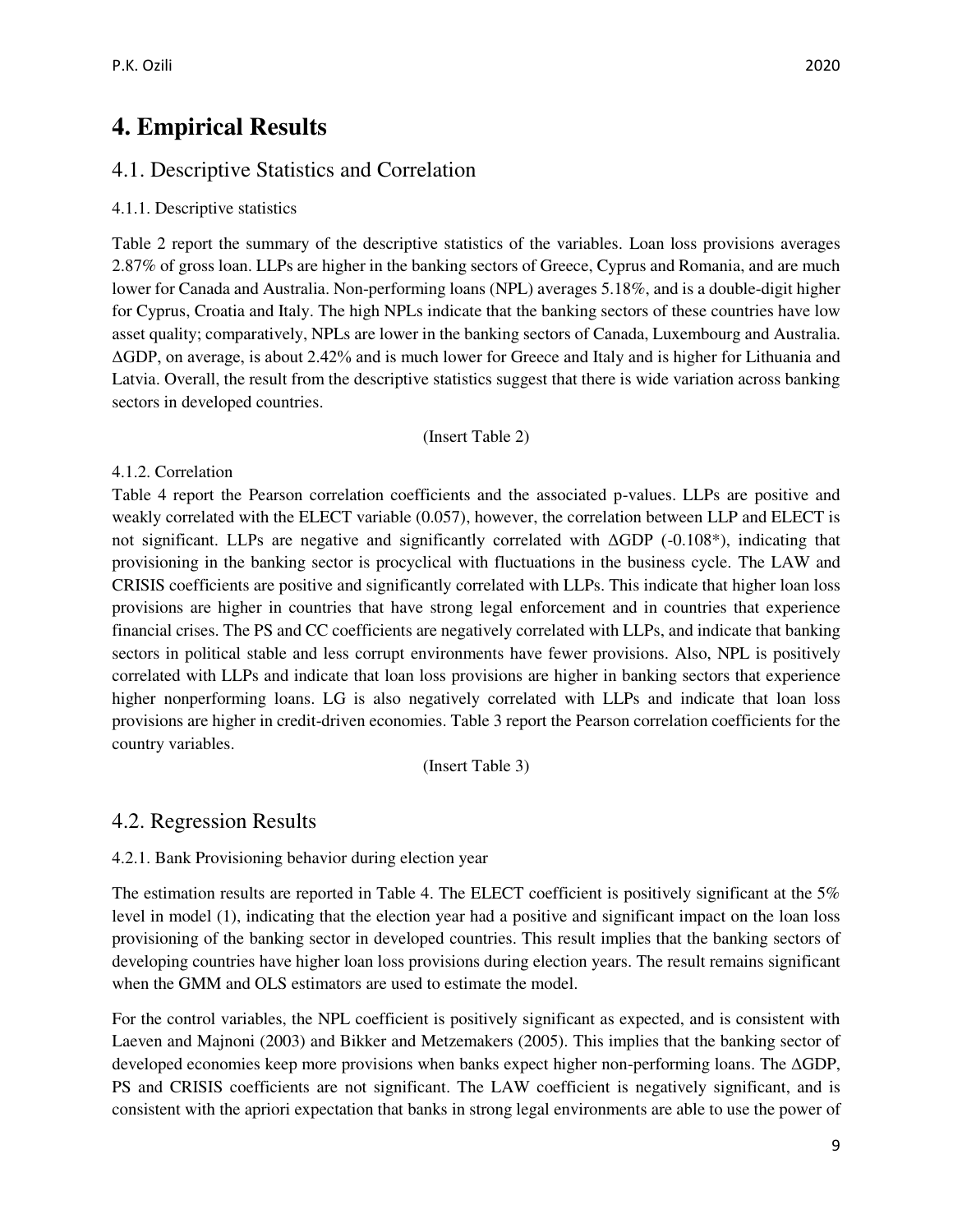l

the courts to compel debtors to repay their debt which reduces the risk of loan defaults, thereby leading to fewer provisions. The CC coefficient is also negatively significant, indicating that the banking sectors in less corrupt countries have fewer loan loss provisions. The LG coefficient is positively significant at the 10% level, indicating that the banking sector of highly credit-driven economies have higher provisions. This result is consistent with the expectation that credit-driven economies tend to keep higher provisions to mitigate contemporaneous credit risk. Finally, some control variables yield different signs when alternative estimations are used to estimate the model as shown in model (2) and (3).

(Insert Table 4)

### 4.2.2. Classification by Regional and Political Bloc

Most regional and political blocs require its members to adopt a uniform set of regulatory and supervisory mechanisms or standards for banking regulation and supervision in member countries. Such uniform supervisory mechanisms for member countries may influence the extent of lending and provisioning for bad loans in the banking sectors of member countries. Here, I consider the case of member-countries in the European Union, the G7 also referred to as 'most developed economies (MDE), and the member countries of the Bank of International Settlement<sup>3</sup> (BIS). I estimate the differences in banking sector provisioning during election years for EU, non-EU, BIS and G7 countries. Binary variables were used to divide the sample into European Union (EU), non-European Union (non-EU), BIS member-countries and the G7 countries (MDE). The 'EU' binary variable is assigned a value of one if the developed country is a member of the European union and zero otherwise, the 'non-EU' binary variable is assigned a value of one if the developed country is not a member of the European union and zero otherwise, and the 'MDE' binary variable is assigned a value of one if the developed country is a member of the G7 countries.

 $LLPi$ ;  $t = c + ELECT$ ;  $t + NPL$ ;  $t + CRISIS$ ;  $t + \Delta GDP$ ;  $t + PS$ ;  $t + CC$ ;  $t + LAW$ ;  $t + LG$ ;  $t$  $+$   $ELECTi, t * EUi + ELECTi, t * Non - EUi + ELECTi, t * MBEi + e ...$ 

The estimation results are reported in Table 5. The EU and BIS coefficient is positively significant at the 5% level in column 1, which suggest that the EU banking sectors and the banking sectors of BIS membercountries have higher loan loss provisions. On the other hand, the 'non-EU' and 'MDE' coefficients are negatively significant, which suggest that non-EU banking sectors and the banking sectors of the G7 member-countries have fewer loan loss provisions. Furthermore, the ELECT\*EU, ELECT\*Non-EU, ELECT\*MDE, and ELECT\*BIS coefficients are not significant and suggests that there were no significant differences in bank provisioning during election years across the four bloc.

(Insert Table 5)

<sup>&</sup>lt;sup>3</sup> The mission of the BIS is to promote monetary and financial stability in the financial system of member countries. Sufficient provisioning can act as a cushion to absorb some unexpected losses in abnormal periods, thereby contributing to financial stability.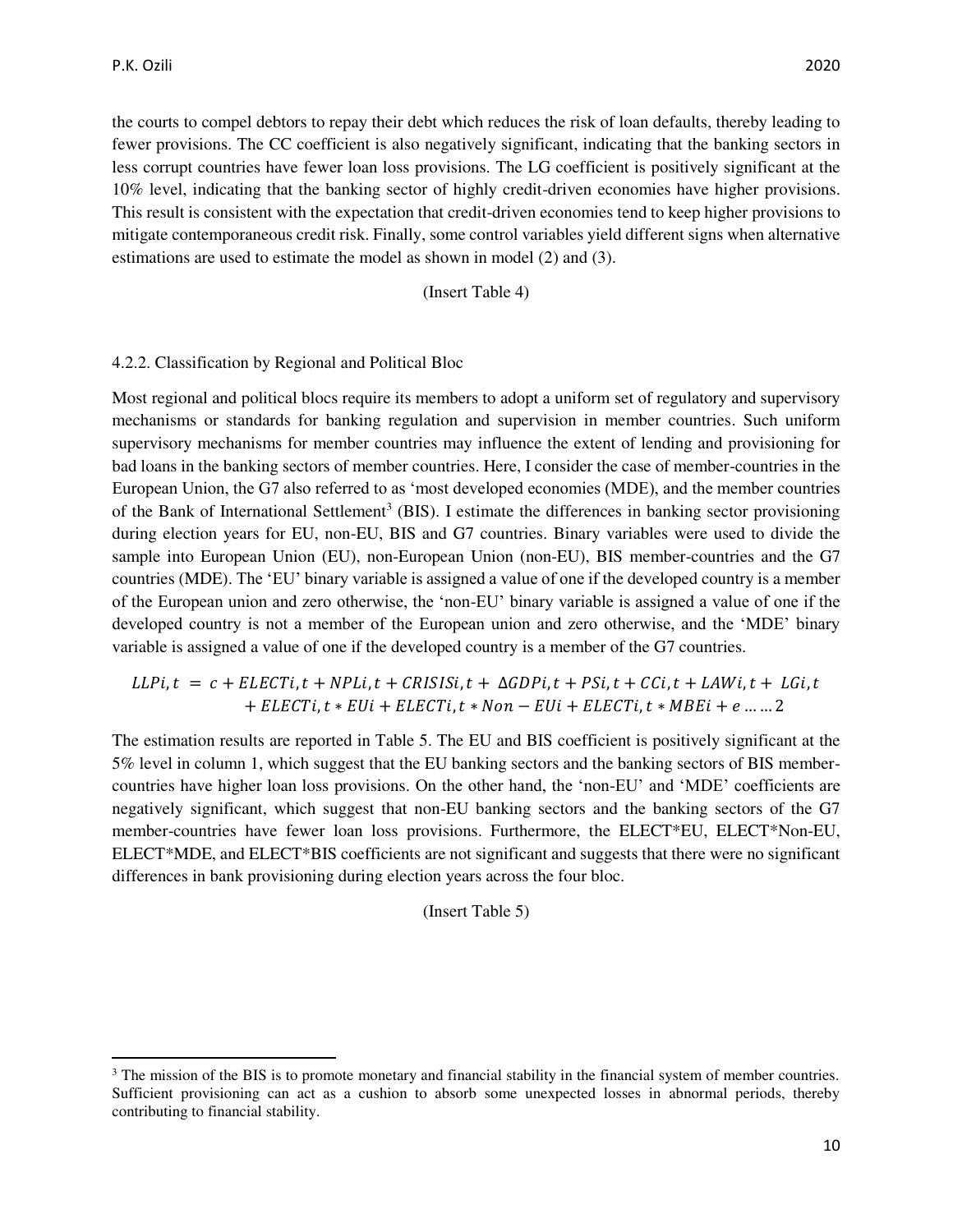### 4.3.1. Income smoothing during election years

I test the income smoothing hypothesis to determine whether income smoothing using loan loss provisions is present in the banking sector of developed countries. The ideal income smoothing variable used in prior literature is a bank-level variable measured as 'earnings before profit and tax divided by total assets' however this variable is unobservable at the country level and therefore cannot be used in the country-level analyses in this study. A proxy variable was constructed using the available earnings variables at the country-level. The first earnings variable introduced into the model is the before-tax return on assets (ROA) variable. The second earnings variable is the net interest margin (NIM) variable. The third earnings variable is the provisions-adjusted ROA variable 'EBTP' computed using the formula: ROA\*(1+LLP/100). The purpose of this adjustment is to create a replica of the "earnings before tax and provisions' variable traditionally used in prior literature by adding back provisions into the earnings variable. The fourth earnings variable is the provisions-adjusted NIM variable 'EBTP2' computed using the formula: NIM\*(1+LLP/100). The purpose of this adjustment is also to create a corresponding replica of the "earnings before tax and provisions' variable traditionally used in prior literature by adding back provisions into the earnings variable. Also, a lagged election year variable (ELECTt-1) is introduced into the model to account for any pro-active provisioning in banks ahead of the election year. Banks can increase provisions early in the years before the election so that they do not have to keep too much provisions in the actual election year. Finally, the earnings variables are interacted with the 'ELECT' and 'ELECTt-1' variables as shown in equation 3 to determine whether determine whether income smoothing using loan loss provisions is present in the banking sector of developed countries during and before the election year. The result is reported in table 6.

$$
\begin{aligned} LLPi_t &= c + ELECTi, t + NPLi, t + CRISISi, t + GDPi, t + PSi, t + CCi, t + LAWi, t + LGi, t \\ &+ ELECTi, t - 1 + ELECTi, t - 1 * EBTP + ELECTi, t - 1 * EBTP2 + ELECTi, t - 1 \\ &* ROA + ELECTi, t - 1 * NIMi, t + ELECTi, t * EBPPi, t + ELECTi, t * EBTP2i, t \\ &+ ELECTi, t * ROAi, t + ELECTi, t * NIMi, t + e \dots \dots \dots \cdot 3 \end{aligned}
$$

The ELECT\*EBTP2, ELECT\*NIM ELECTt-1\*EBTP2 and ELECTt-1\*NIM coefficients are positively significant at the 5% level, indicating that income smoothing is present in the banking sectors of developed countries. The finding support prior literature that show that banks have some incentive to manipulate loan loss provisions estimate for income smoothing purposes (Bushman and Williams, 2012; Ozili and Thankom, 2018)

#### (Insert Table 6 here)

#### 4.3.2. Capital Management during election years

We also test the capital management hypothesis to determine whether capital management using loan loss provisions is present in the banking sector of developed countries. The CAR and CAP variables were introduced into the model. The CAR variable is the ratio of bank regulatory capital to risk-weighted assets while the CAP variable is the ratio of bank capital to total assets (%). Subsequently, the CAR and CAP earnings variables were interacted separately with the 'ELECT' and 'ELECTt-1' variables to determine whether determine whether income capital management using loan loss provisions is present in the banking sector of advanced countries during and before the election.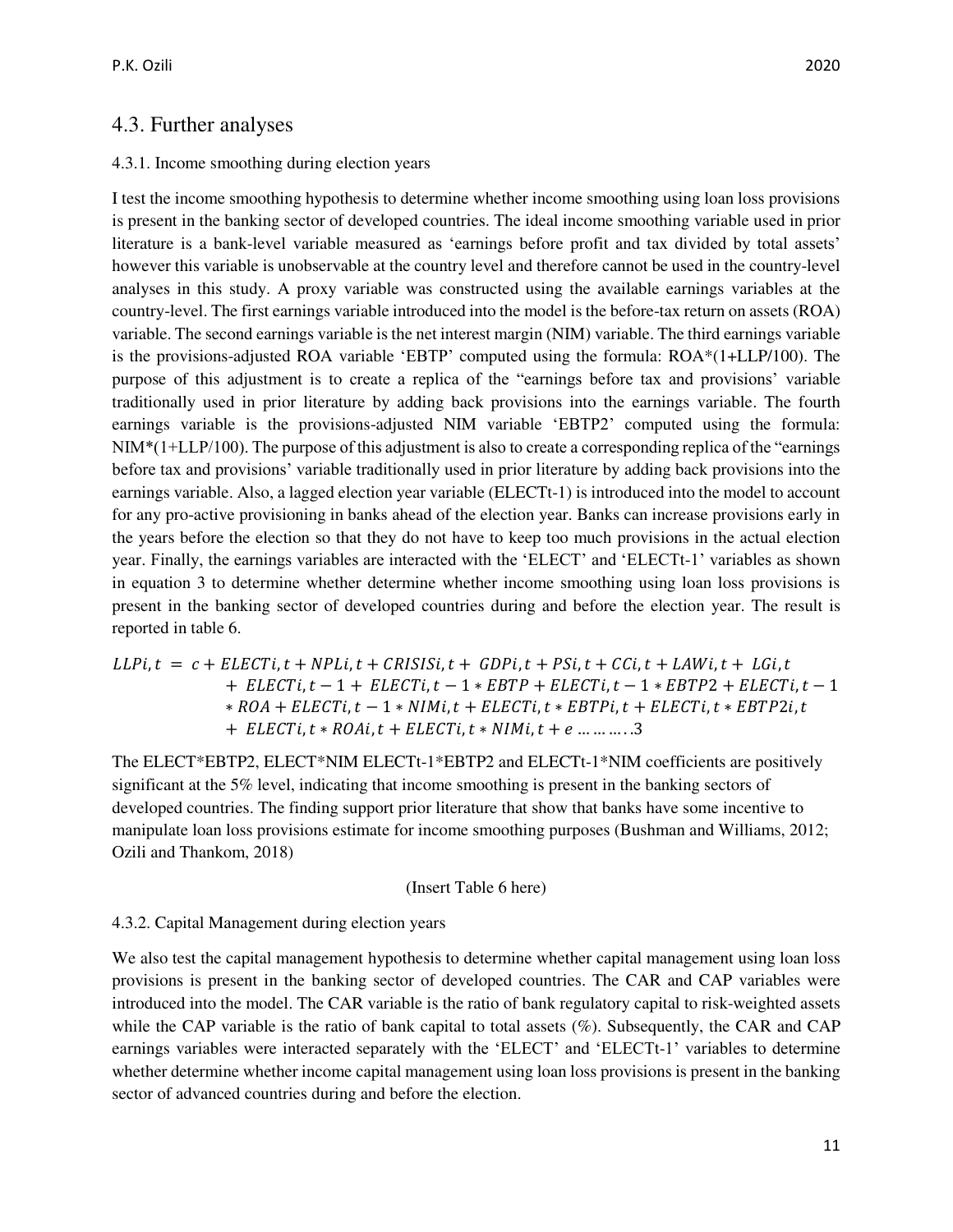$$
LLPi, t = c + ELECTi, t + NPLi, t + CRISISi, t + GDPi, t + PSi, t + CCi, t + LAWi, t + LGi, t + ELECTi, t - 1 + ELECTi, t - 1 * CARi, t + ELECTi, t - 1 * CAPi, t + ELECTi, t + CARi, t + CAPi, t + e
$$
  
\* *CARI, t + ELECTi, t \* CAPi, t + CARi, t + CAPi, t + e*

The result is reported in table 6. The ELECT\*CAR and ELECT\*CAR coefficients are positively significant at the 5% level, indicating that banking sectors with high capital levels have higher provisions. This implies that banking sectors in developed economies have sufficient provisions even when they are wellcapitalized. However, this finding does not support the capital management hypothesis in the literature.

#### (Insert Table 6)

# **5. Conclusion**

I examined bank provisioning behaviour during election years - focusing on the effect of elections on banking sector provisioning. I examined the banking sectors of 35 developed countries from 1998 to 2016. The findings reveal that the banking sectors in developed countries have higher provisions in election years. Also, income smoothing is present in election years which supports the income smoothing hypothesis. Also, banking sectors with high capital levels have higher provisions. Although there were no significant differences in bank provisioning during election years across the four bloc, the EU banking sectors and the banking sectors of BIS member-countries generally have higher loan loss provisions while the non-EU banking sectors and the banking sectors of the G7 member-countries generally have fewer loan loss provisions.

The main message of this paper is that the 'election year' is a significant country risk factor to banks because the uncertainty about election outcomes may affect the loan portfolio of banks especially when election campaigns are funded by loans from the banking sector, requiring banks to keep higher provisions to mitigate expected credit losses.

One implication of the findings is that political events such as elections, can have significant effect on the provisioning decisions of banks. More so, political events may affect other accounting numbers in banks not only loan loss provisions. Secondly, bank supervisors should consider the 'election-year effect' in their assessment of the appropriate level of regulatory provisions that banks should keep. One idea is to require banks to increase its stock of 'general provisions' in election years to act as a cushion to mitigate expected and unexpected losses arising from election and post-election events. Thirdly, strong legal and political institutions can help to reduce the negative effects of elections on bank stability and performance, therefore, policy makers should develop policies that strengthen existing institutions with the appropriate enforcement powers.

Future research should investigate other cross-country events that can affect the stability of the banking sector across countries. Future research can also investigate the effect of elections on bank provisioning in developing and transition countries. Such future studies should take into account the fact that most developing and transition countries either have irregular elections or experience political and military events that may prevent elections from taking place.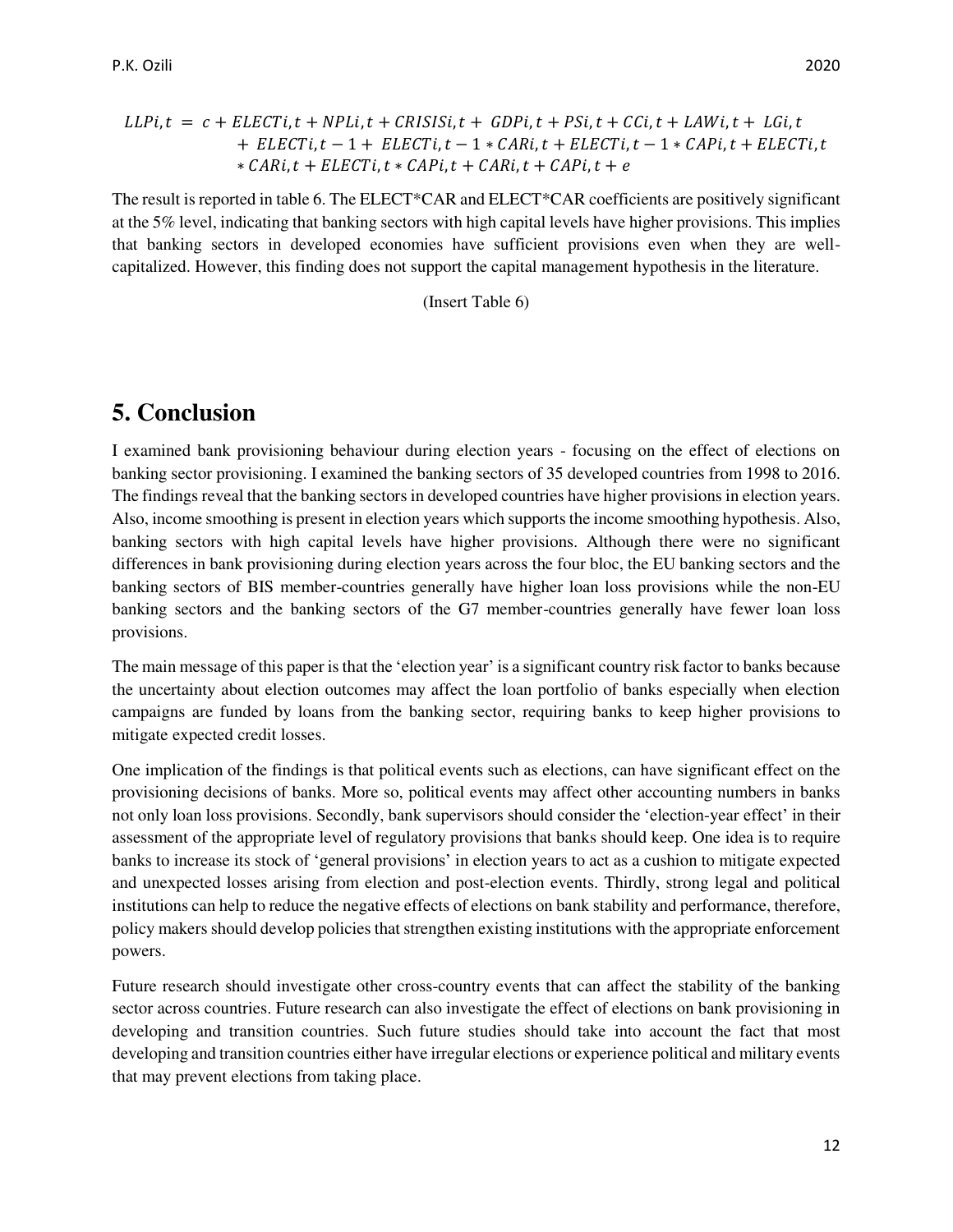# **Reference**

Anandarajan, A., Hasan, I., & McCarthy, C. (2007). Use of loan loss provisions for capital, earnings management and signalling by Australian banks. Accounting & Finance, 47(3), 357-379.

Balla, E., & Rose, M. J. (2015). Loan loss provisions, accounting constraints, and bank ownership structure. Journal of Economics and Business, 78, 92-117.

Bikker, J. A., & Metzemakers, P. A. (2005). Bank provisioning behaviour and procyclicality. Journal of international financial markets, institutions and money, 15(2), 141-157.

Borsuk, M. (2019). Forecasting the Net Interest Margin and Loan Loss Provision Ratio of Banks in Various Economic Scenarios: Evidence from Poland. Russian Journal of Money and Finance, 78(1), 89-106.

Bratten, B., Causholli, M., & Myers, L. A. (2017). Fair value exposure, auditor specialization, and banks' discretionary use of the loan loss provision. Journal of Accounting, Auditing & Finance, 0148558X17742567.

Bushman, R. M., & Williams, C. D. (2012). Accounting discretion, loan loss provisioning, and discipline of banks' risk-taking. Journal of accounting and economics, 54(1), 1-18.

Callen, M., & Long, J. D. (2015). Institutional corruption and election fraud: Evidence from a field experiment in Afghanistan. American Economic Review, 105(1), 354-81.

Caporale, G. M., Alessi, M., Di Colli, S., & Lopez, J. S. (2018). Loan loss provisions and macroeconomic shocks: Some empirical evidence for italian banks during the crisis. Finance Research Letters, 25, 239-243.

Cohen, L. J., Cornett, M. M., Marcus, A. J., & Tehranian, H. (2014). Bank earnings management and tail risk during the financial crisis. Journal of Money, Credit and Banking, 46(1), 171-197.

Cristini, M., Moya, R., & Powell, A. (2001). The importance of an effective legal system for credit markets: the case of argentina. Bid (Banco Interamericano de Desarrollo).

Cummings, J. R., & Durrani, K. J. (2016). Effect of the Basel Accord capital requirements on the loan-loss provisioning practices of Australian banks. Journal of Banking & Finance, 67, 23-36.

Curcio, D., & Hasan, I. (2015). Earnings and capital management and signaling: the use of loan-loss provisions by European banks. The European Journal of Finance, 21(1), 26-50.

Dupas, P., & Robinson, J. (2012). The (hidden) costs of political instability: Evidence from Kenya's 2007 election crisis. Journal of Development Economics, 99(2), 314-329.

El Sood, H. A. (2012). Loan loss provisioning and income smoothing in US banks pre and post the financial crisis. International Review of Financial Analysis, 25, 64-72.

Fonseca, A. R., & Gonzalez, F. (2008). Cross-country determinants of bank income smoothing by managing loan-loss provisions. Journal of Banking & Finance, 32(2), 217-228.

Gambetta, N., García-Benau, M. A., & Zorio-Grima, A. (2016). Data analytics in banks' audit: The case of loan loss provisions in Uruguay. Journal of Business Research, 69(11), 4793-4797.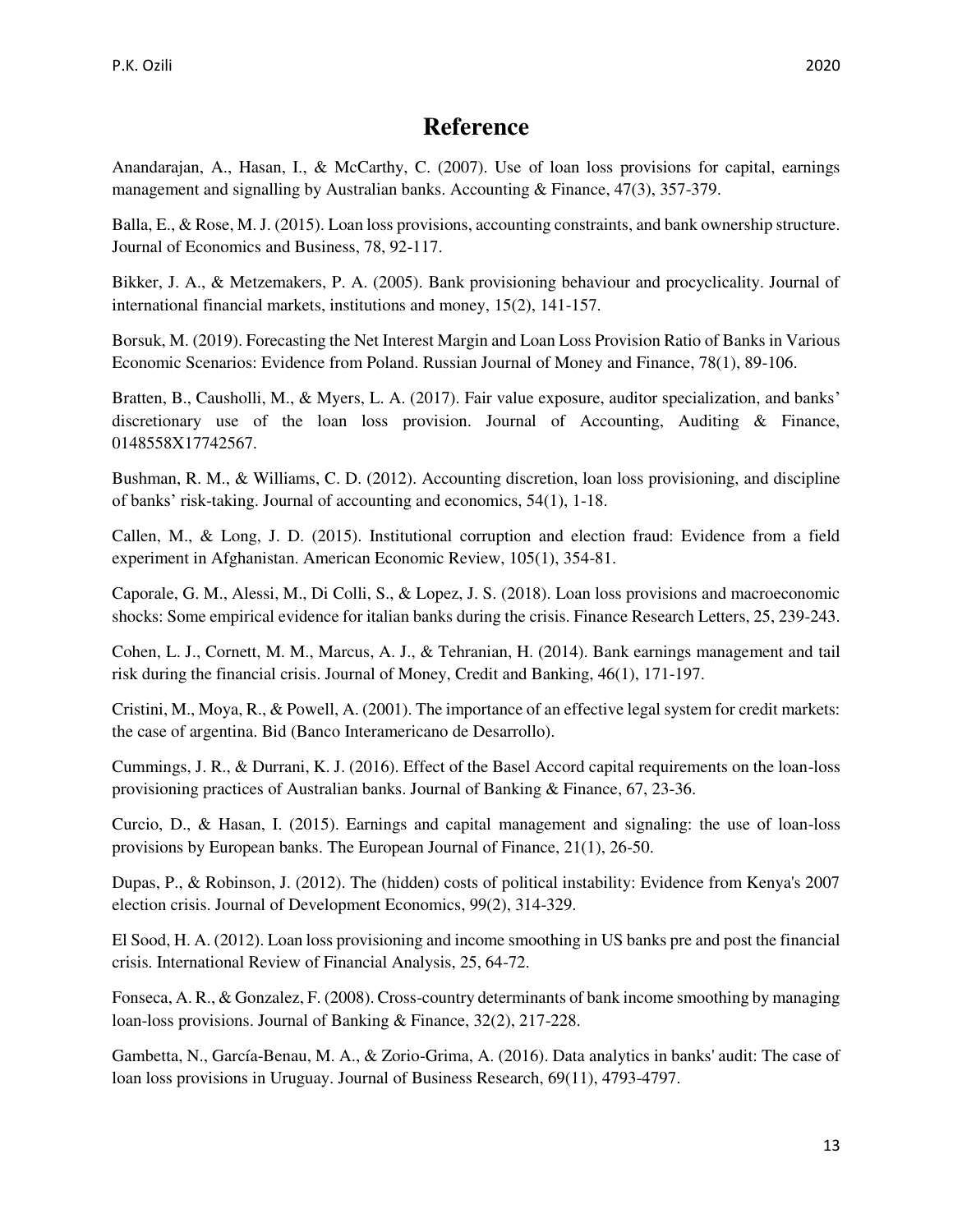Ghosh, S. (2016). Political transition and bank performance: how important was the Arab Spring? Journal of Comparative Economics, 44(2), 372-382.

Gibson, J. L., Caldeira, G. A., & Spence, L. K. (2003). The Supreme Court and the US presidential election of 2000: Wounds, self-inflicted or otherwise? British Journal of Political Science, 33(4), 535-556.

Goel, R. K., & Hasan, I. (2011). Economy-wide corruption and bad loans in banking: international evidence. Applied Financial Economics, 21(7), 455-461.

Jin, J., Kanagaretnam, K., & Lobo, G. J. (2018). Discretion in bank loan loss allowance, risk taking and earnings management. Accounting & Finance, 58(1), 171-193.

Kanagaretnam, K., Lobo, G. J., & Yang, D. H. (2005). Determinants of signaling by banks through loan loss provisions. Journal of Business Research, 58(3), 312-320.

Kilic, E., Lobo, G. J., Ranasinghe, T., & Sivaramakrishnan, K. (2012). The impact of SFAS 133 on income smoothing by banks through loan loss provisions. The Accounting Review, 88(1), 233-260.

Laeven, L., & Majnoni, G. (2003). Loan loss provisioning and economic slowdowns: too much, too late? Journal of financial intermediation, 12(2), 178-197.

Leventis, S., Dimitropoulos, P. E., & Anandarajan, A. (2011). Loan loss provisions, earnings management and capital management under IFRS: The case of EU commercial banks. Journal of financial services research, 40(1-2), 103-122.

Leventis, S., Dimitropoulos, P. E., & Anandarajan, A. (2012). Signalling by banks using loan loss provisions: the case of the European Union. Journal of Economic Studies, 39(5), 604-618.

Marton, J., & Runesson, E. (2017). The predictive ability of loan loss provisions in banks–Effects of accounting standards, enforcement and incentives. The British Accounting Review, 49(2), 162-180.

Morris, R. D., Kang, H., & Jie, J. (2016). The determinants and value relevance of banks' discretionary loan loss provisions during the financial crisis. Journal of Contemporary Accounting & Economics, 12(2), 176-190.

Murcia Pabón, A., & Kohlscheen, E. (2016). Moving in tandem: bank provisioning in emerging market economies.

Olszak, M., Pipień, M., Kowalska, I., & Roszkowska, S. (2017). What drives heterogeneity of cyclicality of loan-loss provisions in the EU? Journal of Financial Services Research, 51(1), 55-96.

Ozili, P. K., & Outa, E. (2017). Bank loan loss provisions research: a review. Borsa Istanbul Review, 17(3), 144-163.

Ozili, P. K. (2015). Loan loss provisioning, income smoothing, signaling, capital management and procyclicality: does IFRS matter? Empirical evidence from Nigeria. Mediterranean Journal of Social Sciences, 6(2), 224-232.

Ozili, P. K. (2018). Bank loan loss provisions, investor protection and the macroeconomy. International Journal of Emerging Markets, 13(1), 45-65.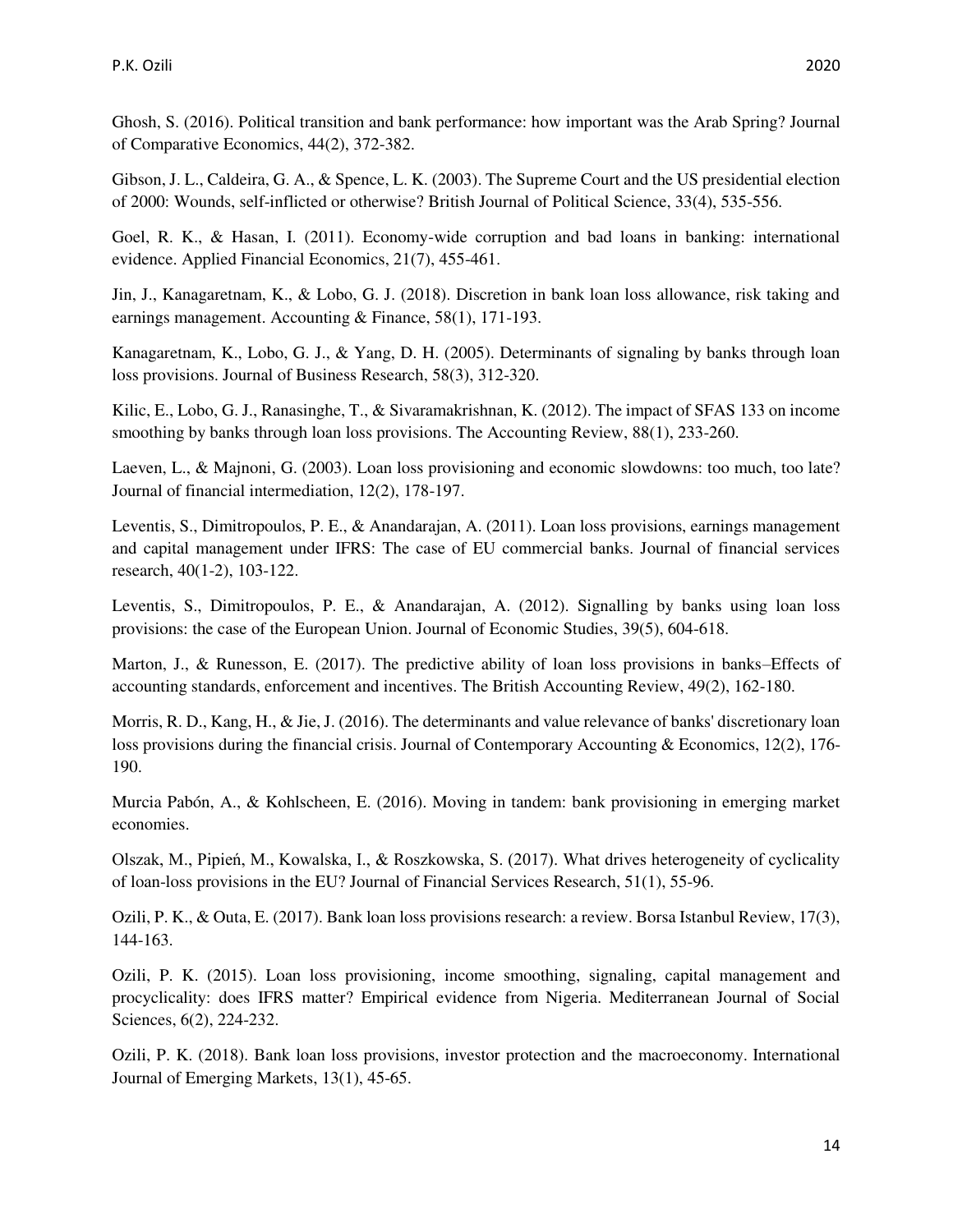Ozili, P. K., & Outa, E. R. (2018). Bank income smoothing in South Africa: role of ownership, IFRS and economic fluctuation. International Journal of Emerging Markets, 13(5), 1372-1394.

Ozili, P. K. (2019a). Bank income smoothing, institutions and corruption. Research in International Business and Finance, 49, 82-99.

Ozili, P. K. (2019b). Bank loan loss provisions, risk-taking and bank intangibles. Afro-Asian Journal of Finance and Accounting, 2019 Vol.9 No.1, pp.21 - 39

Wang, Z., Xie, N., & Jin, Y. (2019). Do Loan Loss Provisions Affect the Credit Fluctuations in China's Banking System? Emerging Markets Finance and Trade, 55(11), 2425-2436.

Wheeler, P. B. (2019). Loan loss accounting and procyclical bank lending: The role of direct regulatory actions. Journal of Accounting and Economics.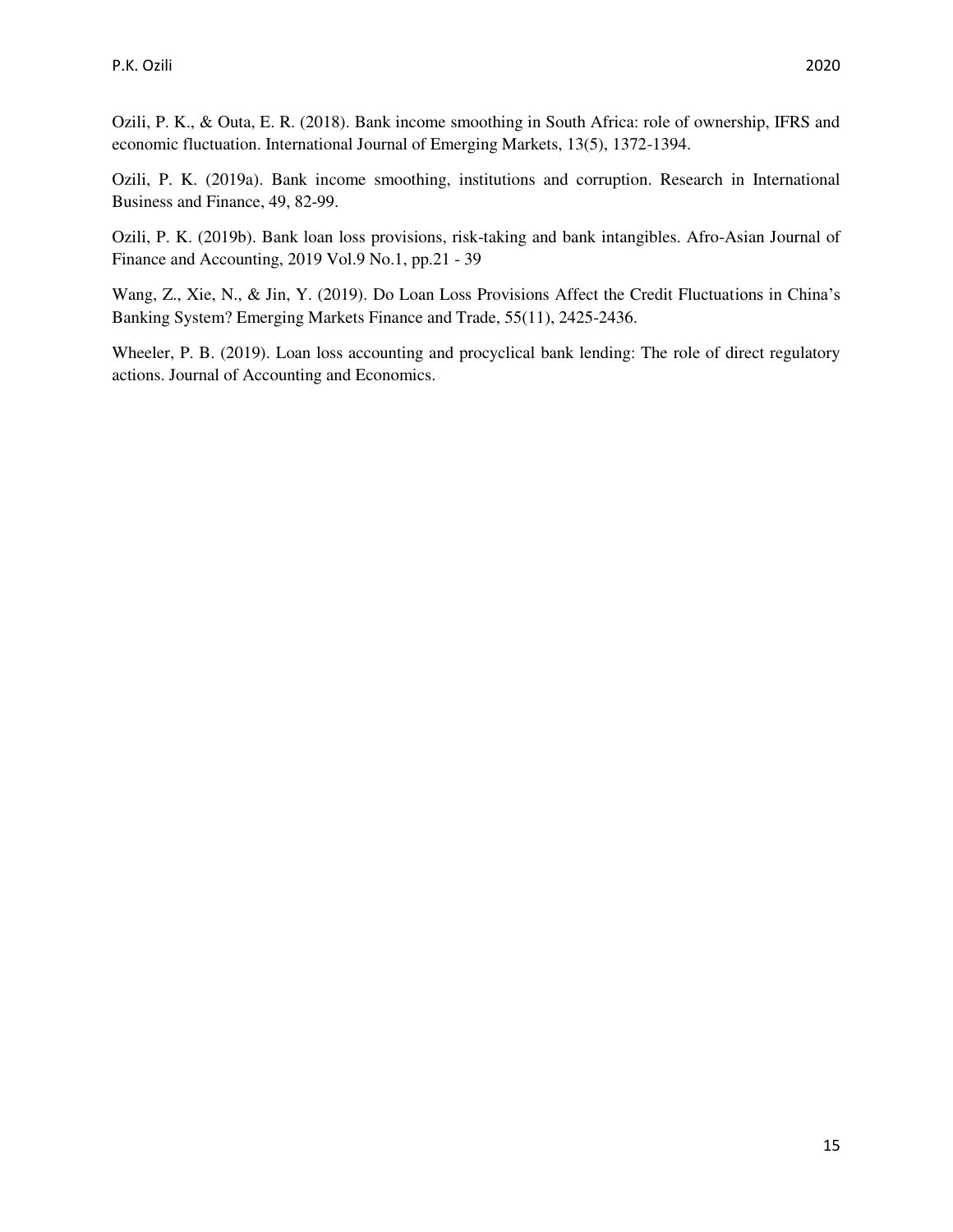# Appendix

| Appendix 1: Variable Description |                                                                           |                                                                                                       |  |  |  |  |
|----------------------------------|---------------------------------------------------------------------------|-------------------------------------------------------------------------------------------------------|--|--|--|--|
| Indicator<br>Name                | Short definition                                                          | Source                                                                                                |  |  |  |  |
| <b>LLC</b>                       | Provisions to nonperforming loans $(\%)$                                  | <b>Financial Soundness Indicators</b><br>Database (fsi.imf.org), International<br>Monetary Fund (IMF) |  |  |  |  |
| $\triangle$ GDP                  | Gross domestic product growth rate                                        | World Bank national accounts data, and<br><b>OECD</b> National Accounts data files.                   |  |  |  |  |
| LG                               | Credit to private sector by banks as a share of<br>GDP.                   | Bankscope, Bureau van Dijk (BvD)                                                                      |  |  |  |  |
| <b>CAP</b>                       | Ratio of capital to total asset                                           |                                                                                                       |  |  |  |  |
| CAR                              | Bank regulatory capital to risk-weighted assets<br>$(\%)$                 | <b>Financial Soundness Indicators</b><br>Database (fsi.imf.org), International<br>Monetary Fund (IMF) |  |  |  |  |
| <b>NPL</b>                       | Bank nonperforming loans to gross loans $(\%)$                            | <b>Financial Soundness Indicators</b><br>Database (fsi.imf.org), International<br>Monetary Fund (IMF) |  |  |  |  |
| <b>PS</b>                        | Political stability and absence of terrorism                              | World Governance Indicator in the<br>world bank database                                              |  |  |  |  |
| CC                               | Control of corruption                                                     | World Governance Indicator in the<br>world bank database                                              |  |  |  |  |
| <b>LAW</b>                       | Rule of law / quality of legal system                                     | World Governance Indicator in the<br>World bank database                                              |  |  |  |  |
| <b>ELECT</b>                     | Election year variable                                                    | Constructed by author                                                                                 |  |  |  |  |
| <b>CRISIS</b>                    | The financial crisis indicator                                            | Global financial development indicator<br>in the World bank database                                  |  |  |  |  |
| NIM                              | Net interest margin                                                       | Global financial development indicator<br>in the World bank database                                  |  |  |  |  |
| <b>ROA</b>                       | Return on assets, before tax                                              | Global financial development indicator<br>in the World bank database                                  |  |  |  |  |
| EBTP 1                           | Income smoothing variable (earnings before<br>tax and provisions)         | Constructed by author                                                                                 |  |  |  |  |
| EBTP <sub>2</sub>                | Another income smoothing variable (earnings<br>before tax and provisions) | Constructed by author                                                                                 |  |  |  |  |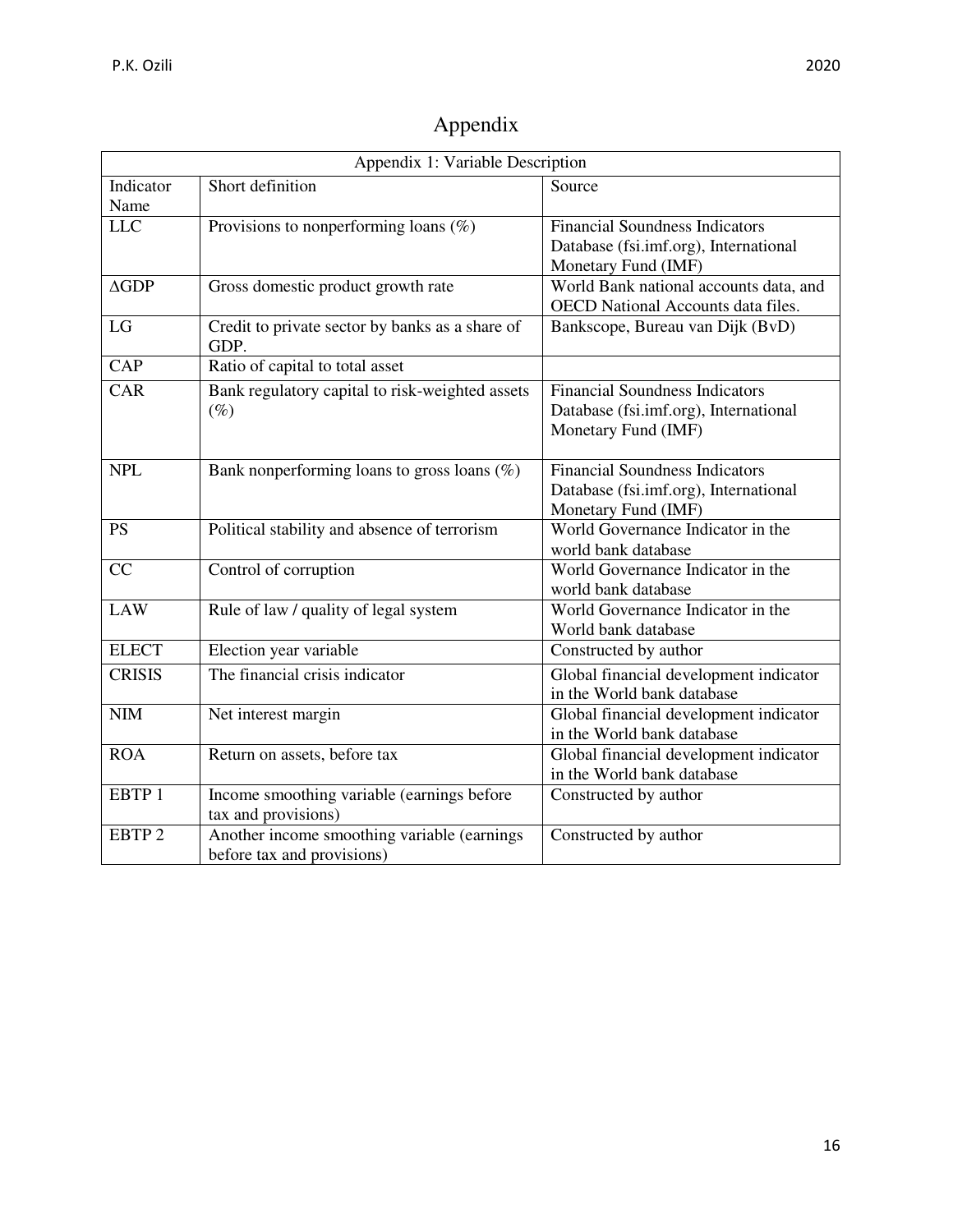| ٧<br>۰. |  |
|---------|--|
|         |  |

| Table 1: Information about the variables |                         |                                                          |  |  |  |  |  |
|------------------------------------------|-------------------------|----------------------------------------------------------|--|--|--|--|--|
| Variable                                 | Expected/Predicted Sign | Description                                              |  |  |  |  |  |
| LLP                                      | Dependent Variable      | Loan loss provisions divided by total asset ratio        |  |  |  |  |  |
| <b>ELECT</b>                             | $(+)$                   | Election year                                            |  |  |  |  |  |
| <b>NPL</b>                               | $^{(+)}$                | Non-performing loans to gross loans ratio                |  |  |  |  |  |
| LG                                       | $^{(+)}$                | Private credit supply to the economy                     |  |  |  |  |  |
| <b>LAW</b>                               | $(-)$                   | Rule of law / quality of legal system; Rule of law index |  |  |  |  |  |
| <b>PS</b>                                | $(\textnormal{-})$      | Political stability and absence of terrorism index       |  |  |  |  |  |
| CC                                       | ( – )                   | Corruption control index                                 |  |  |  |  |  |
| $\triangle$ GDP                          | ( – )                   | change in real gross domestic product                    |  |  |  |  |  |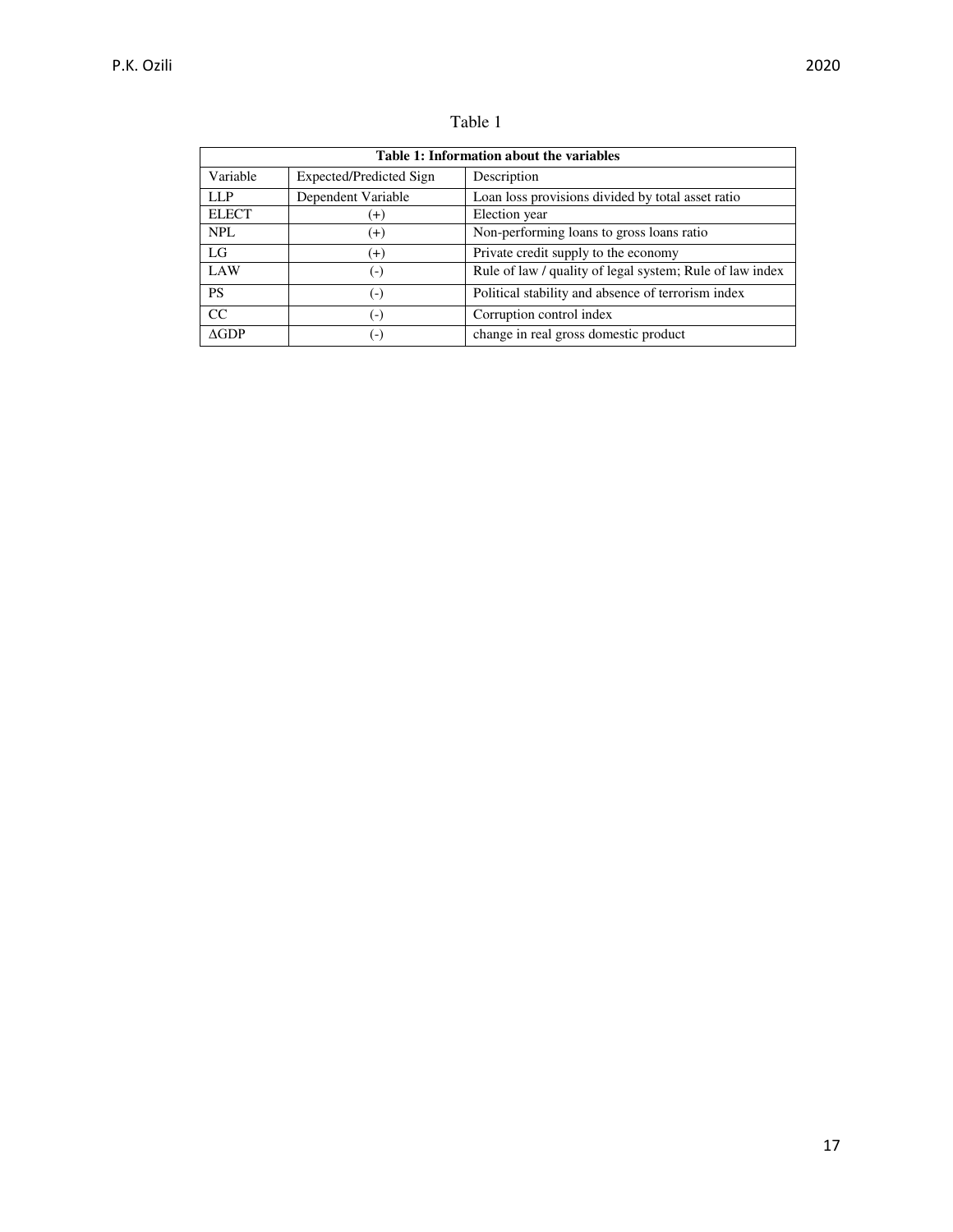| Н<br>г<br>٠ |  |
|-------------|--|
|-------------|--|

|                 | Table 2: Country Descriptive Statistics (Mean values) |             |                             |              |                     |                        |            |                  |                   |        |
|-----------------|-------------------------------------------------------|-------------|-----------------------------|--------------|---------------------|------------------------|------------|------------------|-------------------|--------|
| S/N             | Countries                                             | ${\rm LLP}$ | $\ensuremath{\mathsf{NPL}}$ | <b>ELECT</b> | $\Delta \text{GDP}$ | $\mathbf{P}\mathbf{S}$ | <b>LAW</b> | <b>CRISIS</b>    | $\rm CC$          | LG     |
| 1               | Canada                                                | 0.32        | 0.88                        | 0.31         | 2.35                | 1.07                   | 11.35      | $\mathbf{0}$     | 1.97              | 105.55 |
| $\sqrt{2}$      | <b>United States</b>                                  | 1.06        | 1.95                        | 0.26         | 2.28                | 0.46                   | 10.94      | 0.36             | 1.48              | 51.19  |
| $\mathfrak{Z}$  | Japan                                                 | 1.33        | 3.38                        | 0.36         | 0.71                | 1.04                   | 10.58      | 0.29             | 1.38              | 116.22 |
| $\overline{4}$  | France                                                | 2.59        | 4.21                        | 0.15         | 1.56                | 0.48                   | 10.53      | 0.29             | 1.38              | 86.88  |
| $\overline{5}$  | Germany                                               | 1.73        | 3.66                        | 0.26         | 1.42                | 0.90                   | 10.47      | 0.28             | 1.83              | 96.48  |
| $\sqrt{6}$      | Italy                                                 | 4.99        | 10.24                       | 0.21         | 0.44                | 0.54                   | 10.94      | 0.28             | $0.28\,$          | 76.84  |
| $\tau$          | United Kingdom                                        | 1.24        | 2.33                        | 0.21         | 2.032               | 0.47                   | 10.35      | 0.35             | 1.83              |        |
| 8               | Norway                                                | 0.65        | 1.212                       | 0.21         | 1.76                | 1.29                   | 10.29      | $\overline{0}$   | 2.12              | 88.56  |
| $\overline{9}$  | Iceland                                               | 3.19        | 4.66                        | 0.31         | 3.41                | 1.36                   | 8.64       | 0.28             | 2.08              | 136.36 |
| $10\,$          | Switzerland                                           | 0.60        | 1.52                        | 0.26         | 1.94                | 1.33                   | 9.82       | 0.28             | 2.09              | 153.37 |
| $11\,$          | Sweden                                                | 0.52        | 1.11                        | 0.26         | 2.54                | 1.21                   | 10.35      | 0.28             | 2.22              | 110.81 |
| $\overline{12}$ | Spain                                                 | 2.64        | 3.47                        | 0.31         | 2.05                | 0.02                   | 10.52      | 0.28             | 1.09              | 127.55 |
| 13              | Portugal                                              | 3.66        | 5.51                        | 0.21         | 0.92                | 0.98                   | 10.23      | 0.28             | 1.07              | 128.28 |
| 14              | Netherland                                            | 0.73        | 2.52                        | 0.31         | 1.77                | 1.09                   | 10.17      | 0.28             | 2.069             | 114.77 |
| 15              | Luxembourg                                            | 0.21        | 0.45                        | 0.21         | 3.51                | 1.42                   | 7.65       | 0.28             | 1.98              | 83.93  |
| 16              | Ireland                                               | 3.70        | 7.88                        | 0.10         | 5.37                | 1.15                   | 9.82       | 0.28             | 1.57              | 104.95 |
| $\overline{17}$ | Greece                                                | 7.64        | 14.83                       | 0.26         | 0.51                | 0.24                   | 10.52      | 0.28             | 0.19              | 79.34  |
| $18\,$          | Finland                                               | 0.37        | 0.54                        | 0.15         | 1.90                | 1.45                   | 10.05      | $\mathbf{0}$     | 2.31              | 72.87  |
| 19              | Denmark                                               | 1.27        | 2.36                        | 0.26         | 1.35                | 1.11                   | 10.05      | 0.28             | 2.36              | 152.57 |
| 20              | Belgium                                               | 1.42        | 2.86                        | $0.26\,$     | 1.69                | $0.84\,$               | 10.17      | $0.28\,$         | 1.48              | 61.51  |
| 21              | Austria                                               | 1.90        | 2.65                        | 0.21         | 1.76                | 1.16                   | 10.17      | 0.28             | 1.74              | 90.91  |
| $\overline{22}$ | Australia                                             | 0.34        | 0.97                        | 0.36         | 3.19                | 0.98                   | 10.05      | $\overline{0}$   | 1.93              | 105.79 |
| $\overline{23}$ | New Zealand                                           | 0.39        | 1.15                        | 0.32         | 2.81                | 1.33                   | 10.24      | $\boldsymbol{0}$ | 2.30              | 122.00 |
| 24              | Slovenia                                              | 4.13        | 7.22                        | 0.15         | 2.37                | 1.04                   | 13.05      | $0.28\,$         | 0.91              | 54.62  |
| $\overline{25}$ | Romania                                               | 11.43       | 14.76                       | 0.21         | 3.32                | 0.18                   | 14.52      | $\blacksquare$   | $-0.25$           | 22.80  |
| 26              | Poland                                                | 5.09        | 8.89                        | 0.21         | 3.75                | 0.71                   | 14.41      | $\boldsymbol{0}$ | 0.51              | 37.27  |
| $27\,$          | Malta                                                 | 1.91        | 7.32                        | 0.21         | 3.72                | 1.26                   | 6.88       | $\boldsymbol{0}$ | $0.86\,$          | 101.74 |
| 28              | Lithuania                                             | 3.72        | 9.21                        | 0.32         | 4.07                | 0.75                   | 12.94      | $\overline{0}$   | 0.35              | 34.13  |
| $\overline{29}$ | Latvia                                                | 3.35        | 5.27                        | 0.32         | 3.96                | 0.53                   | 12.52      | 0.28             | 0.26              | 49.82  |
| 30              | Hungary                                               | 3.69        | 6.98                        | 0.21         | 2.34                | 0.84                   | 13.94      | 0.28             | 0.48              | 43.94  |
| 31              | Estonia                                               | 0.84        | 1.66                        | 0.21         | 3.76                | 0.70                   | 13.35      | $\mathbf{0}$     | 1.02              | 61.34  |
| 32              | Cyprus                                                | 9.14        | 24.69                       | 0.21         | 2.48                | 0.49                   | 8.47       | $\mathbf{0}$     | 1.05              | 174.58 |
| 33              | <b>Czech Republic</b>                                 | 4.47        | 8.23                        | 0.21         | 2.55                | 0.94                   | 13.71      | 0.21             | 0.38              | 42.94  |
| $\overline{34}$ | Croatia                                               | 5.85        | 10.05                       | 0.32         | 1.74                | 0.55                   | 13.47      | 0.14             | $\overline{0.08}$ | 53.48  |
| $\overline{35}$ | Bulgaria                                              | 6.05        | 9.74                        | 0.22         | 3.19                | 0.27                   | 14.12      | $\overline{0}$   | $-0.15$           | 41.68  |
|                 | <b>Total</b>                                          | 2.87        | 5.18                        | 0.25         | 2.42                | 0.86                   | 11.01      | 0.19             | 1.27              | 87.14  |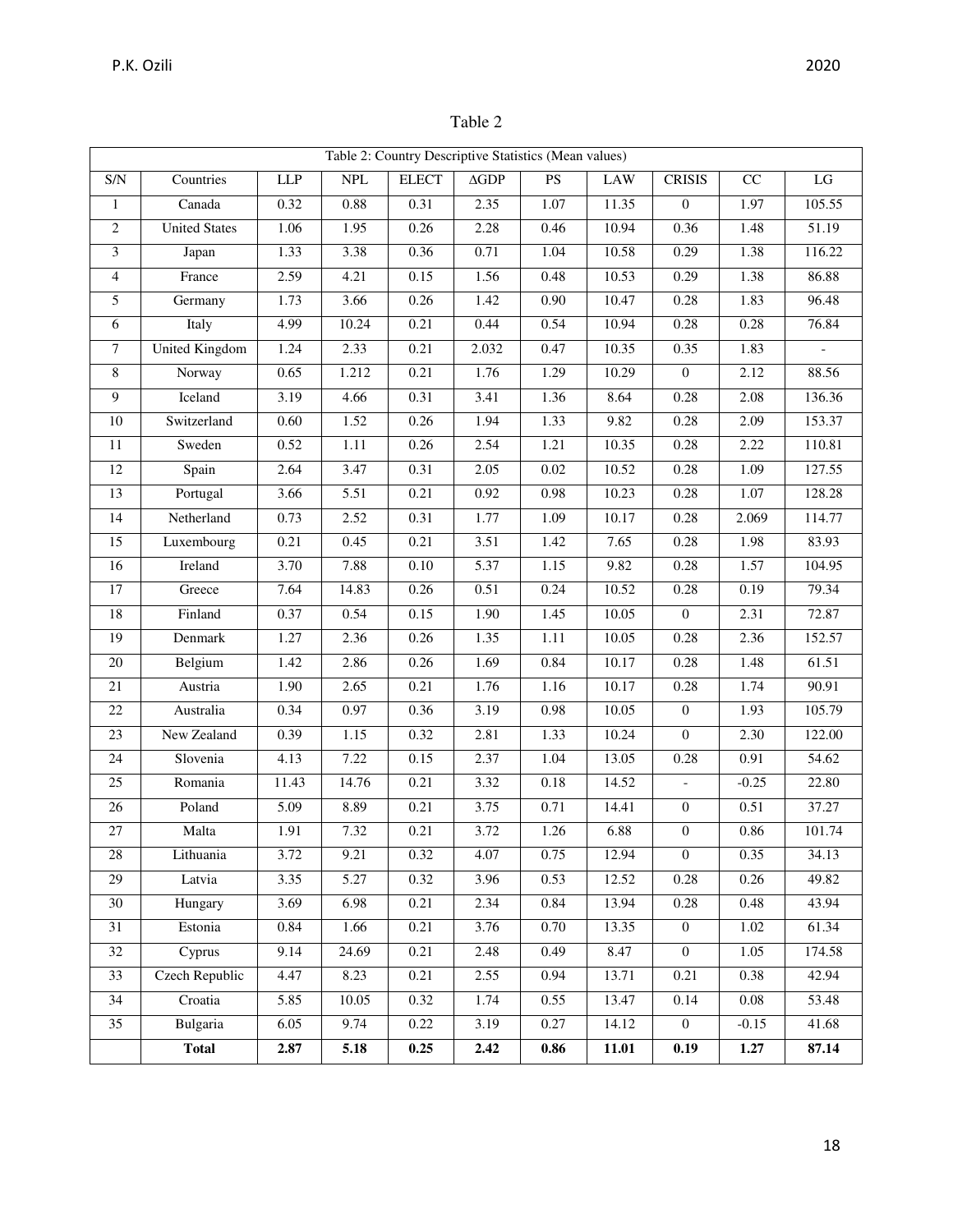| ורוו |
|------|
|------|

Table 3: Correlation Matrix

| Variable                    | <b>LLP</b>  | <b>NPL</b>  | <b>ELECT</b> | $\triangle$ GDP | <b>PS</b>   | LAW         | <b>CRISIS</b> | CC         | LG    |
|-----------------------------|-------------|-------------|--------------|-----------------|-------------|-------------|---------------|------------|-------|
| LLP                         | 1.000       |             |              |                 |             |             |               |            |       |
|                             |             |             |              |                 |             |             |               |            |       |
| $\ensuremath{\mathsf{NPL}}$ | $0.921***$  | 1.000       |              |                 |             |             |               |            |       |
|                             | (41.31)     |             |              |                 |             |             |               |            |       |
| <b>ELECT</b>                | 0.057       | 0.021       | 1.000        |                 |             |             |               |            |       |
|                             | (1.01)      | (0.36)      |              |                 |             |             |               |            |       |
|                             |             |             |              |                 |             |             |               |            |       |
| $\Delta\text{GDP}$          | $-0.108*$   | $-0.184***$ | 0.011        | 1.000           |             |             |               |            |       |
|                             | $(-1.91)$   | $(-3.28)$   | (0.19)       |                 |             |             |               |            |       |
| $\mathbf{P}\mathbf{S}$      | $-0.375***$ | $-0.316***$ | $-0.044$     | 0.052           | 1.000       |             |               |            |       |
|                             | $(-7.09)$   | $(-5.83)$   | $(-0.77)$    | (0.91)          |             |             |               |            |       |
| <b>LAW</b>                  | $0.218***$  | $0.249***$  | $-0.046$     | $-0.037$        | $-0.329***$ | 1.000       |               |            |       |
|                             |             |             |              |                 |             |             |               |            |       |
|                             | (3.92)      | (4.52)      | $(-0.81)$    | $(-0.61)$       | $(-6.11)$   |             |               |            |       |
| <b>CRISIS</b>               | $0.169***$  | $0.222***$  | 0.001        | $-0.439***$     | $-0.135**$  | $0.143**$   | 1.000         |            |       |
|                             | (3.01)      | (3.98)      | (0.02)       | $(-8.56)$       | $(-2.38)$   | (2.54)      |               |            |       |
| $\rm CC$                    | $-0.516***$ | $-0.508***$ | 0.034        | $-0.128**$      | $0.587***$  | $-0.561***$ | 0.060         | 1.000      |       |
|                             | $(-10.56)$  | $(-10.34)$  | (0.59)       | $(-2.27)$       | (12.71)     | $(-11.87)$  | (1.06)        |            |       |
|                             |             |             |              |                 |             |             |               |            |       |
| ${\rm LG}$                  | $-0.209***$ | $-0.179***$ | 0.039        | $-0.385***$     | $0.203***$  | $-0.307***$ | $0.298***$    | $0.554***$ | 1.000 |
|                             | $(-3.76)$   | $(-3.19)$   | (0.69)       | $(-7.31)$       | (3.63)      | $(-5.66)$   | (5.48)        | (11.67)    |       |
|                             |             |             |              |                 |             |             |               |            |       |

\*\*\*, \*\*, \* denotes 1%, 5% and 10% significance level.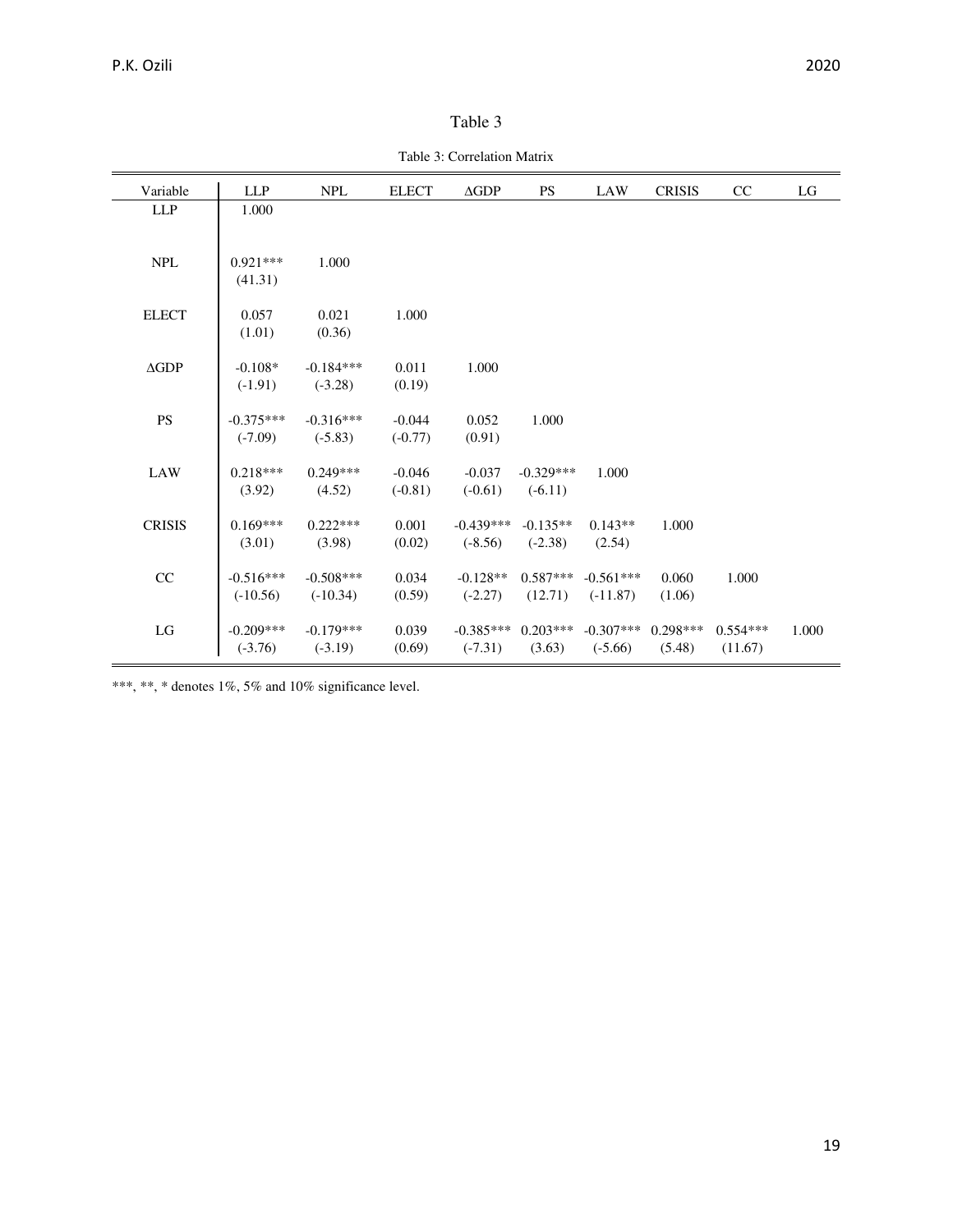| Table 4: Impact of elections on provisioning in the banking sector |               |               |                  |  |  |  |  |  |
|--------------------------------------------------------------------|---------------|---------------|------------------|--|--|--|--|--|
|                                                                    | (1)           | (2)           | (3)              |  |  |  |  |  |
|                                                                    | Fixed effect) | <b>GMM</b>    | $\overline{OLS}$ |  |  |  |  |  |
| Variables                                                          | Coefficient   | Coefficient   | Coefficient      |  |  |  |  |  |
|                                                                    | (t-statistic) | (t-statistic) | (t-statistic)    |  |  |  |  |  |
| $\mathbf{c}$                                                       | $3.164***$    |               |                  |  |  |  |  |  |
|                                                                    | (3.67)        |               |                  |  |  |  |  |  |
| LLPt-1                                                             |               | $0.109***$    |                  |  |  |  |  |  |
|                                                                    |               | (4.96)        |                  |  |  |  |  |  |
| <b>ELECT</b>                                                       | $0.195**$     | $0.093***$    | $0.194*$         |  |  |  |  |  |
|                                                                    | (2.15)        | (3.27)        | (1.72)           |  |  |  |  |  |
| <b>NPL</b>                                                         | $0.448***$    | $0.413***$    | $0.471***$       |  |  |  |  |  |
|                                                                    | (30.30)       | (21.16)       | (36.91)          |  |  |  |  |  |
| <b>CRISIS</b>                                                      | 0.142         | $-0.596$      | $-0.113$         |  |  |  |  |  |
|                                                                    | (0.86)        | $(-1.51)$     | $(-0.84)$        |  |  |  |  |  |
| $\triangle$ GDP                                                    | 0.018         | $-0.0002$     | $0.049***$       |  |  |  |  |  |
|                                                                    | (0.87)        | $(-0.01)$     | (3.00)           |  |  |  |  |  |
| <b>PS</b>                                                          | $-1.146$      | $-1.111***$   | $-0.464***$      |  |  |  |  |  |
|                                                                    | $(-0.56)$     | $(-3.79)$     | $(-3.11)$        |  |  |  |  |  |
| CC                                                                 | $-0.187***$   | 1.0728***     | 0.122            |  |  |  |  |  |
|                                                                    | $(-2.83)$     | (3.45)        | (1.16)           |  |  |  |  |  |
| <b>LAW</b>                                                         | $-0.187***$   | $0.170***$    | $0.028**$        |  |  |  |  |  |
|                                                                    | $(-2.83)$     | (4.00)        | (2.24)           |  |  |  |  |  |
| LG                                                                 | $0.005*$      | 0.007         | 0.001            |  |  |  |  |  |
|                                                                    | (1.91)        | (1.103)       | (0.37)           |  |  |  |  |  |
|                                                                    |               |               |                  |  |  |  |  |  |
| $R^2$                                                              | 92.83         |               | 99.78            |  |  |  |  |  |
| Adjusted $\mathbb{R}^2$                                            | 91.42         |               | 99.40            |  |  |  |  |  |
| F-statistic                                                        | 65.33         |               | 261.62           |  |  |  |  |  |
| Prob (F-statistic)                                                 | 0.000         |               | 0.00004          |  |  |  |  |  |
| J-statistic                                                        |               | 13.19         |                  |  |  |  |  |  |
| Prob(J-statistics)                                                 |               | 0.51          |                  |  |  |  |  |  |
| No of Observation                                                  | 309           | 240           | 309              |  |  |  |  |  |
| (adjusted)                                                         |               |               |                  |  |  |  |  |  |

#### Table 4

Model (2) is estimated using GMM first difference regression (with ordinary coefficient covariance method and tick the box "do not transform period dummies" effects specification). Model (1) is estimated using fixed effect regression (with country and year fixed effects). Model (3) is estimated using ordinary OLS with no fixed effects.  $NPL =$  ratio of nonperforming loans to gross loans: the lower the better; ELECT = a binary variable that equal one in an election year and zero in non-election year. CRISIS = a binary variable that equal one in a financial or banking or economic crisis year and zero otherwise. ∆GDP = real domestic product growth rate;  $CC =$  control of corruption index: the higher the better;  $PS =$ political stability / absence of terrorism index: the higher the better; LAW = rule of law index; the higher the better. LG = ratio of credit provided to the private sector by banks as a share of GDP. LLP = is the one-year lag of the loan loss provisions variable. \*\*\*, \*\*, \* denotes  $1\%$ , 5% and 10% significance level.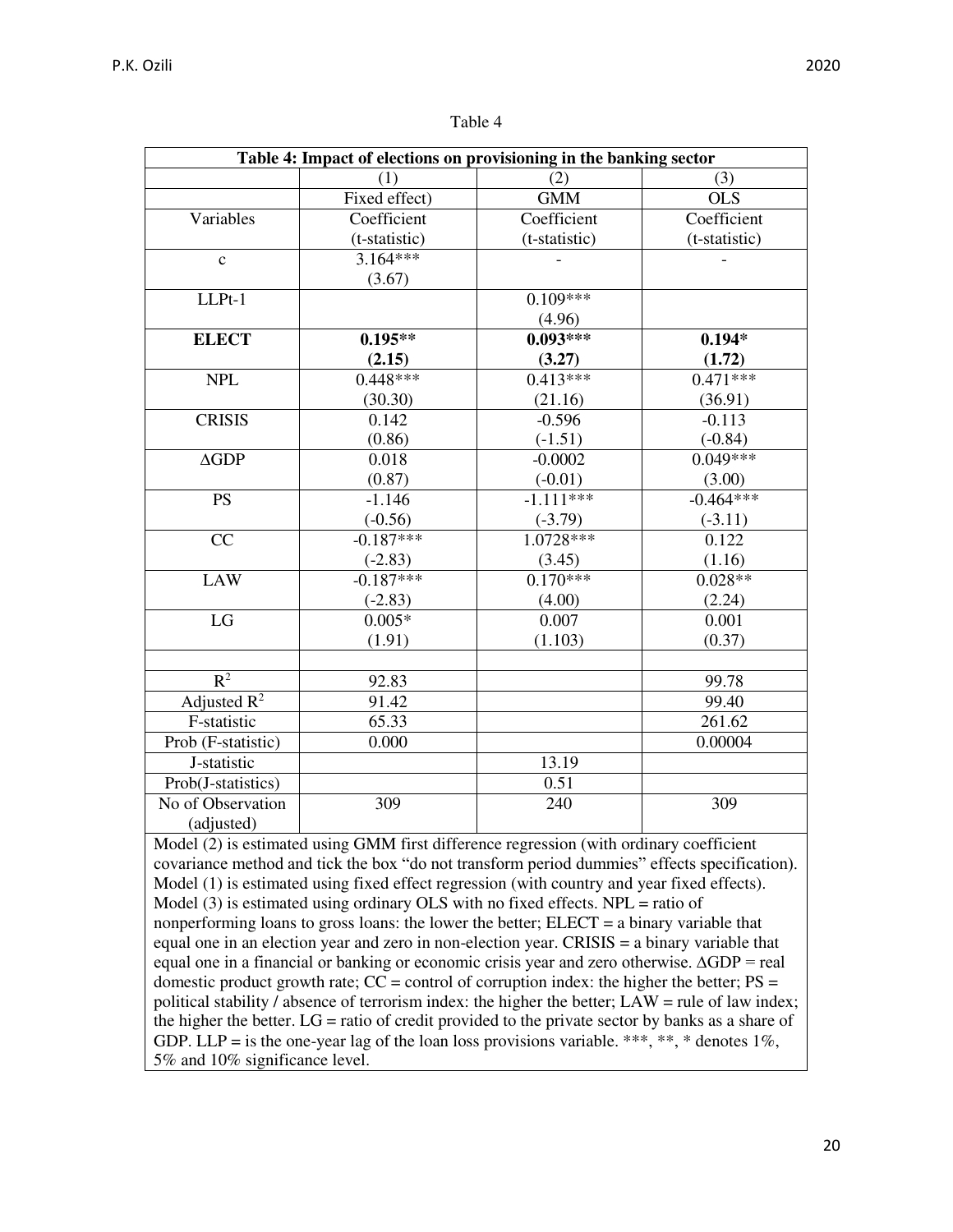| Table 5: Bank Provisioning during election years in EU, non-EU, BIS and G7 countries<br>(7)<br>(8)<br>(1)<br>(2)<br>(3)<br>(4)<br>(5)<br>(6)<br>Variables<br>Coefficient<br>Coefficient<br>Coefficient<br>Coefficient<br>Coefficient<br>Coefficient<br>Coefficient<br>Coefficient<br>(t-statistic)<br>(t-statistic)<br>(t-statistic)<br>(t-statistic)<br>(t-statistic)<br>(t-statistic)<br>(t-statistic)<br>(t-statistic)<br>${\bf C}$<br>$-0.849$<br>$-0.562$<br>$-0.365$<br>$-0.883$<br>$-0.862$<br>$-0.556$<br>$-0.338$<br>$-0.921$<br>$(-1.09)$<br>$(-0.69)$<br>$(-1.70)$<br>$(-1.59)$<br>$(-1.68)$<br>$(-1.61)$<br>$(-1.07)$<br>$(-0.64)$<br>$0.219**$<br>$0.219**$<br>$0.211**$<br>$0.195*$<br>$0.204*$<br>0.177<br>0.389<br><b>ELECT</b><br>0.268<br>(0.59)<br>(2.06)<br>(2.06)<br>(1.99)<br>(1.85)<br>(1.16)<br>(1.70)<br>(1.49)<br>$0.464***$<br>$0.458***$<br>$0.458***$<br>$0.459***$<br>$0.465***$<br>$0.458***$<br>$0.458***$<br>$0.459***$<br><b>NPL</b><br>(32.09)<br>(32.09)<br>(32.26)<br>(32.82)<br>(32.02)<br>(32.02)<br>(32.23)<br>(32.71)<br><b>CRISIS</b><br>$0.313**$<br>$0.313**$<br>$0.372**$<br>$0.313**$<br>0.187<br>$0.313**$<br>$0.375**$<br>0.189<br>(2.13)<br>(2.13)<br>(2.55)<br>(1.21)<br>(2.13)<br>(2.13)<br>(2.57)<br>(1.21)<br>$0.039*$<br>$0.040*$<br>0.028<br>0.029<br>0.024<br>$\Delta\text{GDP}$<br>0.028<br>0.028<br>0.023<br>(1.39)<br>(1.89)<br>(1.39)<br>(1.39)<br>(1.10)<br>(1.93)<br>(1.39)<br>(1.13)<br>$-0.591***$<br>$-0.593***$<br>$-0.465***$<br>PS<br>$-0.591***$<br>$-0.605***$<br>$-0.465***$<br>$-0.594***$<br>$-0.615***$<br>$(-4.02)$<br>$(-4.02)$<br>$(-3.18)$<br>$(-4.09)$<br>$(-3.19)$<br>$(-4.02)$<br>$(-4.02)$<br>$(-4.12)$<br>CC<br>0.079<br>0.079<br>0.049<br>$-0.136$<br>0.081<br>0.081<br>0.051<br>$-0.137$<br>(0.68)<br>(0.43)<br>(0.69)<br>(0.68)<br>$(-1.11)$<br>(0.69)<br>(0.45)<br>$(-1.12)$<br>$0.078**$<br>$0.078**$<br>$0.069**$<br>$0.077**$<br><b>LAW</b><br>0.017<br>$0.077**$<br>$0.068*$<br>0.017<br>(2.24)<br>(0.43)<br>(0.44)<br>(2.24)<br>(1.97)<br>(2.23)<br>(2.23)<br>(1.94)<br>$0.004***$<br>LG<br>$0.003**$<br>$0.003**$<br>$0.004***$<br>$0.003**$<br>$0.003**$<br>$0.003*$<br>$0.003*$<br>(2.08)<br>(2.08)<br>(2.75)<br>(1.68)<br>(2.75)<br>(2.07)<br>(2.06)<br>(1.65)<br>$0.287***$<br>$0.306**$<br>${\rm EU}$<br>(2.22)<br>(2.02)<br>$-0.287**$<br>$-0.305**$<br>Non-EU<br>$(-2.22)$<br>$(-2.02)$<br>$-0.286**$<br>$-0.335**$<br><b>MDE</b><br>$(-2.29)$<br>$(-2.26)$<br>$1.039***$<br>$1.003***$<br><b>BIS</b> |
|-----------------------------------------------------------------------------------------------------------------------------------------------------------------------------------------------------------------------------------------------------------------------------------------------------------------------------------------------------------------------------------------------------------------------------------------------------------------------------------------------------------------------------------------------------------------------------------------------------------------------------------------------------------------------------------------------------------------------------------------------------------------------------------------------------------------------------------------------------------------------------------------------------------------------------------------------------------------------------------------------------------------------------------------------------------------------------------------------------------------------------------------------------------------------------------------------------------------------------------------------------------------------------------------------------------------------------------------------------------------------------------------------------------------------------------------------------------------------------------------------------------------------------------------------------------------------------------------------------------------------------------------------------------------------------------------------------------------------------------------------------------------------------------------------------------------------------------------------------------------------------------------------------------------------------------------------------------------------------------------------------------------------------------------------------------------------------------------------------------------------------------------------------------------------------------------------------------------------------------------------------------------------------------------------------------------------------------------------------------------------------------------------------------------------------------------------------------------------------------------------------------|
|                                                                                                                                                                                                                                                                                                                                                                                                                                                                                                                                                                                                                                                                                                                                                                                                                                                                                                                                                                                                                                                                                                                                                                                                                                                                                                                                                                                                                                                                                                                                                                                                                                                                                                                                                                                                                                                                                                                                                                                                                                                                                                                                                                                                                                                                                                                                                                                                                                                                                                           |
|                                                                                                                                                                                                                                                                                                                                                                                                                                                                                                                                                                                                                                                                                                                                                                                                                                                                                                                                                                                                                                                                                                                                                                                                                                                                                                                                                                                                                                                                                                                                                                                                                                                                                                                                                                                                                                                                                                                                                                                                                                                                                                                                                                                                                                                                                                                                                                                                                                                                                                           |
|                                                                                                                                                                                                                                                                                                                                                                                                                                                                                                                                                                                                                                                                                                                                                                                                                                                                                                                                                                                                                                                                                                                                                                                                                                                                                                                                                                                                                                                                                                                                                                                                                                                                                                                                                                                                                                                                                                                                                                                                                                                                                                                                                                                                                                                                                                                                                                                                                                                                                                           |
|                                                                                                                                                                                                                                                                                                                                                                                                                                                                                                                                                                                                                                                                                                                                                                                                                                                                                                                                                                                                                                                                                                                                                                                                                                                                                                                                                                                                                                                                                                                                                                                                                                                                                                                                                                                                                                                                                                                                                                                                                                                                                                                                                                                                                                                                                                                                                                                                                                                                                                           |
|                                                                                                                                                                                                                                                                                                                                                                                                                                                                                                                                                                                                                                                                                                                                                                                                                                                                                                                                                                                                                                                                                                                                                                                                                                                                                                                                                                                                                                                                                                                                                                                                                                                                                                                                                                                                                                                                                                                                                                                                                                                                                                                                                                                                                                                                                                                                                                                                                                                                                                           |
|                                                                                                                                                                                                                                                                                                                                                                                                                                                                                                                                                                                                                                                                                                                                                                                                                                                                                                                                                                                                                                                                                                                                                                                                                                                                                                                                                                                                                                                                                                                                                                                                                                                                                                                                                                                                                                                                                                                                                                                                                                                                                                                                                                                                                                                                                                                                                                                                                                                                                                           |
|                                                                                                                                                                                                                                                                                                                                                                                                                                                                                                                                                                                                                                                                                                                                                                                                                                                                                                                                                                                                                                                                                                                                                                                                                                                                                                                                                                                                                                                                                                                                                                                                                                                                                                                                                                                                                                                                                                                                                                                                                                                                                                                                                                                                                                                                                                                                                                                                                                                                                                           |
|                                                                                                                                                                                                                                                                                                                                                                                                                                                                                                                                                                                                                                                                                                                                                                                                                                                                                                                                                                                                                                                                                                                                                                                                                                                                                                                                                                                                                                                                                                                                                                                                                                                                                                                                                                                                                                                                                                                                                                                                                                                                                                                                                                                                                                                                                                                                                                                                                                                                                                           |
|                                                                                                                                                                                                                                                                                                                                                                                                                                                                                                                                                                                                                                                                                                                                                                                                                                                                                                                                                                                                                                                                                                                                                                                                                                                                                                                                                                                                                                                                                                                                                                                                                                                                                                                                                                                                                                                                                                                                                                                                                                                                                                                                                                                                                                                                                                                                                                                                                                                                                                           |
|                                                                                                                                                                                                                                                                                                                                                                                                                                                                                                                                                                                                                                                                                                                                                                                                                                                                                                                                                                                                                                                                                                                                                                                                                                                                                                                                                                                                                                                                                                                                                                                                                                                                                                                                                                                                                                                                                                                                                                                                                                                                                                                                                                                                                                                                                                                                                                                                                                                                                                           |
|                                                                                                                                                                                                                                                                                                                                                                                                                                                                                                                                                                                                                                                                                                                                                                                                                                                                                                                                                                                                                                                                                                                                                                                                                                                                                                                                                                                                                                                                                                                                                                                                                                                                                                                                                                                                                                                                                                                                                                                                                                                                                                                                                                                                                                                                                                                                                                                                                                                                                                           |
|                                                                                                                                                                                                                                                                                                                                                                                                                                                                                                                                                                                                                                                                                                                                                                                                                                                                                                                                                                                                                                                                                                                                                                                                                                                                                                                                                                                                                                                                                                                                                                                                                                                                                                                                                                                                                                                                                                                                                                                                                                                                                                                                                                                                                                                                                                                                                                                                                                                                                                           |
|                                                                                                                                                                                                                                                                                                                                                                                                                                                                                                                                                                                                                                                                                                                                                                                                                                                                                                                                                                                                                                                                                                                                                                                                                                                                                                                                                                                                                                                                                                                                                                                                                                                                                                                                                                                                                                                                                                                                                                                                                                                                                                                                                                                                                                                                                                                                                                                                                                                                                                           |
|                                                                                                                                                                                                                                                                                                                                                                                                                                                                                                                                                                                                                                                                                                                                                                                                                                                                                                                                                                                                                                                                                                                                                                                                                                                                                                                                                                                                                                                                                                                                                                                                                                                                                                                                                                                                                                                                                                                                                                                                                                                                                                                                                                                                                                                                                                                                                                                                                                                                                                           |
|                                                                                                                                                                                                                                                                                                                                                                                                                                                                                                                                                                                                                                                                                                                                                                                                                                                                                                                                                                                                                                                                                                                                                                                                                                                                                                                                                                                                                                                                                                                                                                                                                                                                                                                                                                                                                                                                                                                                                                                                                                                                                                                                                                                                                                                                                                                                                                                                                                                                                                           |
|                                                                                                                                                                                                                                                                                                                                                                                                                                                                                                                                                                                                                                                                                                                                                                                                                                                                                                                                                                                                                                                                                                                                                                                                                                                                                                                                                                                                                                                                                                                                                                                                                                                                                                                                                                                                                                                                                                                                                                                                                                                                                                                                                                                                                                                                                                                                                                                                                                                                                                           |
|                                                                                                                                                                                                                                                                                                                                                                                                                                                                                                                                                                                                                                                                                                                                                                                                                                                                                                                                                                                                                                                                                                                                                                                                                                                                                                                                                                                                                                                                                                                                                                                                                                                                                                                                                                                                                                                                                                                                                                                                                                                                                                                                                                                                                                                                                                                                                                                                                                                                                                           |
|                                                                                                                                                                                                                                                                                                                                                                                                                                                                                                                                                                                                                                                                                                                                                                                                                                                                                                                                                                                                                                                                                                                                                                                                                                                                                                                                                                                                                                                                                                                                                                                                                                                                                                                                                                                                                                                                                                                                                                                                                                                                                                                                                                                                                                                                                                                                                                                                                                                                                                           |
|                                                                                                                                                                                                                                                                                                                                                                                                                                                                                                                                                                                                                                                                                                                                                                                                                                                                                                                                                                                                                                                                                                                                                                                                                                                                                                                                                                                                                                                                                                                                                                                                                                                                                                                                                                                                                                                                                                                                                                                                                                                                                                                                                                                                                                                                                                                                                                                                                                                                                                           |
|                                                                                                                                                                                                                                                                                                                                                                                                                                                                                                                                                                                                                                                                                                                                                                                                                                                                                                                                                                                                                                                                                                                                                                                                                                                                                                                                                                                                                                                                                                                                                                                                                                                                                                                                                                                                                                                                                                                                                                                                                                                                                                                                                                                                                                                                                                                                                                                                                                                                                                           |
|                                                                                                                                                                                                                                                                                                                                                                                                                                                                                                                                                                                                                                                                                                                                                                                                                                                                                                                                                                                                                                                                                                                                                                                                                                                                                                                                                                                                                                                                                                                                                                                                                                                                                                                                                                                                                                                                                                                                                                                                                                                                                                                                                                                                                                                                                                                                                                                                                                                                                                           |
|                                                                                                                                                                                                                                                                                                                                                                                                                                                                                                                                                                                                                                                                                                                                                                                                                                                                                                                                                                                                                                                                                                                                                                                                                                                                                                                                                                                                                                                                                                                                                                                                                                                                                                                                                                                                                                                                                                                                                                                                                                                                                                                                                                                                                                                                                                                                                                                                                                                                                                           |
|                                                                                                                                                                                                                                                                                                                                                                                                                                                                                                                                                                                                                                                                                                                                                                                                                                                                                                                                                                                                                                                                                                                                                                                                                                                                                                                                                                                                                                                                                                                                                                                                                                                                                                                                                                                                                                                                                                                                                                                                                                                                                                                                                                                                                                                                                                                                                                                                                                                                                                           |
|                                                                                                                                                                                                                                                                                                                                                                                                                                                                                                                                                                                                                                                                                                                                                                                                                                                                                                                                                                                                                                                                                                                                                                                                                                                                                                                                                                                                                                                                                                                                                                                                                                                                                                                                                                                                                                                                                                                                                                                                                                                                                                                                                                                                                                                                                                                                                                                                                                                                                                           |
|                                                                                                                                                                                                                                                                                                                                                                                                                                                                                                                                                                                                                                                                                                                                                                                                                                                                                                                                                                                                                                                                                                                                                                                                                                                                                                                                                                                                                                                                                                                                                                                                                                                                                                                                                                                                                                                                                                                                                                                                                                                                                                                                                                                                                                                                                                                                                                                                                                                                                                           |
|                                                                                                                                                                                                                                                                                                                                                                                                                                                                                                                                                                                                                                                                                                                                                                                                                                                                                                                                                                                                                                                                                                                                                                                                                                                                                                                                                                                                                                                                                                                                                                                                                                                                                                                                                                                                                                                                                                                                                                                                                                                                                                                                                                                                                                                                                                                                                                                                                                                                                                           |
|                                                                                                                                                                                                                                                                                                                                                                                                                                                                                                                                                                                                                                                                                                                                                                                                                                                                                                                                                                                                                                                                                                                                                                                                                                                                                                                                                                                                                                                                                                                                                                                                                                                                                                                                                                                                                                                                                                                                                                                                                                                                                                                                                                                                                                                                                                                                                                                                                                                                                                           |
|                                                                                                                                                                                                                                                                                                                                                                                                                                                                                                                                                                                                                                                                                                                                                                                                                                                                                                                                                                                                                                                                                                                                                                                                                                                                                                                                                                                                                                                                                                                                                                                                                                                                                                                                                                                                                                                                                                                                                                                                                                                                                                                                                                                                                                                                                                                                                                                                                                                                                                           |
| (2.83)<br>(2.91)                                                                                                                                                                                                                                                                                                                                                                                                                                                                                                                                                                                                                                                                                                                                                                                                                                                                                                                                                                                                                                                                                                                                                                                                                                                                                                                                                                                                                                                                                                                                                                                                                                                                                                                                                                                                                                                                                                                                                                                                                                                                                                                                                                                                                                                                                                                                                                                                                                                                                          |
| ELECT*EU<br>$-0.063$                                                                                                                                                                                                                                                                                                                                                                                                                                                                                                                                                                                                                                                                                                                                                                                                                                                                                                                                                                                                                                                                                                                                                                                                                                                                                                                                                                                                                                                                                                                                                                                                                                                                                                                                                                                                                                                                                                                                                                                                                                                                                                                                                                                                                                                                                                                                                                                                                                                                                      |
| $(-0.24)$                                                                                                                                                                                                                                                                                                                                                                                                                                                                                                                                                                                                                                                                                                                                                                                                                                                                                                                                                                                                                                                                                                                                                                                                                                                                                                                                                                                                                                                                                                                                                                                                                                                                                                                                                                                                                                                                                                                                                                                                                                                                                                                                                                                                                                                                                                                                                                                                                                                                                                 |
| ELECT*NON-EU<br>0.063                                                                                                                                                                                                                                                                                                                                                                                                                                                                                                                                                                                                                                                                                                                                                                                                                                                                                                                                                                                                                                                                                                                                                                                                                                                                                                                                                                                                                                                                                                                                                                                                                                                                                                                                                                                                                                                                                                                                                                                                                                                                                                                                                                                                                                                                                                                                                                                                                                                                                     |
| (0.24)                                                                                                                                                                                                                                                                                                                                                                                                                                                                                                                                                                                                                                                                                                                                                                                                                                                                                                                                                                                                                                                                                                                                                                                                                                                                                                                                                                                                                                                                                                                                                                                                                                                                                                                                                                                                                                                                                                                                                                                                                                                                                                                                                                                                                                                                                                                                                                                                                                                                                                    |
| ELECT*MDE<br>0.165                                                                                                                                                                                                                                                                                                                                                                                                                                                                                                                                                                                                                                                                                                                                                                                                                                                                                                                                                                                                                                                                                                                                                                                                                                                                                                                                                                                                                                                                                                                                                                                                                                                                                                                                                                                                                                                                                                                                                                                                                                                                                                                                                                                                                                                                                                                                                                                                                                                                                        |
| (0.62)                                                                                                                                                                                                                                                                                                                                                                                                                                                                                                                                                                                                                                                                                                                                                                                                                                                                                                                                                                                                                                                                                                                                                                                                                                                                                                                                                                                                                                                                                                                                                                                                                                                                                                                                                                                                                                                                                                                                                                                                                                                                                                                                                                                                                                                                                                                                                                                                                                                                                                    |
| ELECT*BIS<br>$-0.199$                                                                                                                                                                                                                                                                                                                                                                                                                                                                                                                                                                                                                                                                                                                                                                                                                                                                                                                                                                                                                                                                                                                                                                                                                                                                                                                                                                                                                                                                                                                                                                                                                                                                                                                                                                                                                                                                                                                                                                                                                                                                                                                                                                                                                                                                                                                                                                                                                                                                                     |
| $(-0.29)$                                                                                                                                                                                                                                                                                                                                                                                                                                                                                                                                                                                                                                                                                                                                                                                                                                                                                                                                                                                                                                                                                                                                                                                                                                                                                                                                                                                                                                                                                                                                                                                                                                                                                                                                                                                                                                                                                                                                                                                                                                                                                                                                                                                                                                                                                                                                                                                                                                                                                                 |
|                                                                                                                                                                                                                                                                                                                                                                                                                                                                                                                                                                                                                                                                                                                                                                                                                                                                                                                                                                                                                                                                                                                                                                                                                                                                                                                                                                                                                                                                                                                                                                                                                                                                                                                                                                                                                                                                                                                                                                                                                                                                                                                                                                                                                                                                                                                                                                                                                                                                                                           |
| $\mathbb{R}^2$<br>88.24<br>88.24<br>88.25<br>88.39<br>88.24<br>88.24<br>88.27<br>88.39                                                                                                                                                                                                                                                                                                                                                                                                                                                                                                                                                                                                                                                                                                                                                                                                                                                                                                                                                                                                                                                                                                                                                                                                                                                                                                                                                                                                                                                                                                                                                                                                                                                                                                                                                                                                                                                                                                                                                                                                                                                                                                                                                                                                                                                                                                                                                                                                                    |
| Adjusted $R^2$<br>87.42<br>87.42<br>87.43<br>87.57<br>87.38<br>87.38<br>87.41<br>87.54                                                                                                                                                                                                                                                                                                                                                                                                                                                                                                                                                                                                                                                                                                                                                                                                                                                                                                                                                                                                                                                                                                                                                                                                                                                                                                                                                                                                                                                                                                                                                                                                                                                                                                                                                                                                                                                                                                                                                                                                                                                                                                                                                                                                                                                                                                                                                                                                                    |
| 108.19<br>F-statistic<br>108.07<br>108.72<br>109.54<br>102.59<br>102.59<br>102.83<br>103.99                                                                                                                                                                                                                                                                                                                                                                                                                                                                                                                                                                                                                                                                                                                                                                                                                                                                                                                                                                                                                                                                                                                                                                                                                                                                                                                                                                                                                                                                                                                                                                                                                                                                                                                                                                                                                                                                                                                                                                                                                                                                                                                                                                                                                                                                                                                                                                                                               |
| 0.000<br>0.000<br>0.0000<br>0.000<br>0.000<br>Prob (F-statistic)<br>0.000<br>0.000<br>0.000                                                                                                                                                                                                                                                                                                                                                                                                                                                                                                                                                                                                                                                                                                                                                                                                                                                                                                                                                                                                                                                                                                                                                                                                                                                                                                                                                                                                                                                                                                                                                                                                                                                                                                                                                                                                                                                                                                                                                                                                                                                                                                                                                                                                                                                                                                                                                                                                               |
| 309<br>No of Observations<br>309<br>309<br>309<br>309<br>309<br>309<br>309                                                                                                                                                                                                                                                                                                                                                                                                                                                                                                                                                                                                                                                                                                                                                                                                                                                                                                                                                                                                                                                                                                                                                                                                                                                                                                                                                                                                                                                                                                                                                                                                                                                                                                                                                                                                                                                                                                                                                                                                                                                                                                                                                                                                                                                                                                                                                                                                                                |
| The Models in Table 5 are estimated using fixed effect regression (with year fixed effects only). GMM estimations could not be<br>that calling ority of the lag variables with the instrumental variables. NDL = notic of nonneuforming loops to                                                                                                                                                                                                                                                                                                                                                                                                                                                                                                                                                                                                                                                                                                                                                                                                                                                                                                                                                                                                                                                                                                                                                                                                                                                                                                                                                                                                                                                                                                                                                                                                                                                                                                                                                                                                                                                                                                                                                                                                                                                                                                                                                                                                                                                          |

run due to near-perfect collinearity of the lag variables with the instrumental variables. NPL = ratio of nonperforming loans to gross loans: the lower the better; ELECT = a binary variable that equal one in an election year and zero in non-election year. CRISIS = a binary variable that equal one in a financial or banking or economic crisis year and zero otherwise. ∆GDP = real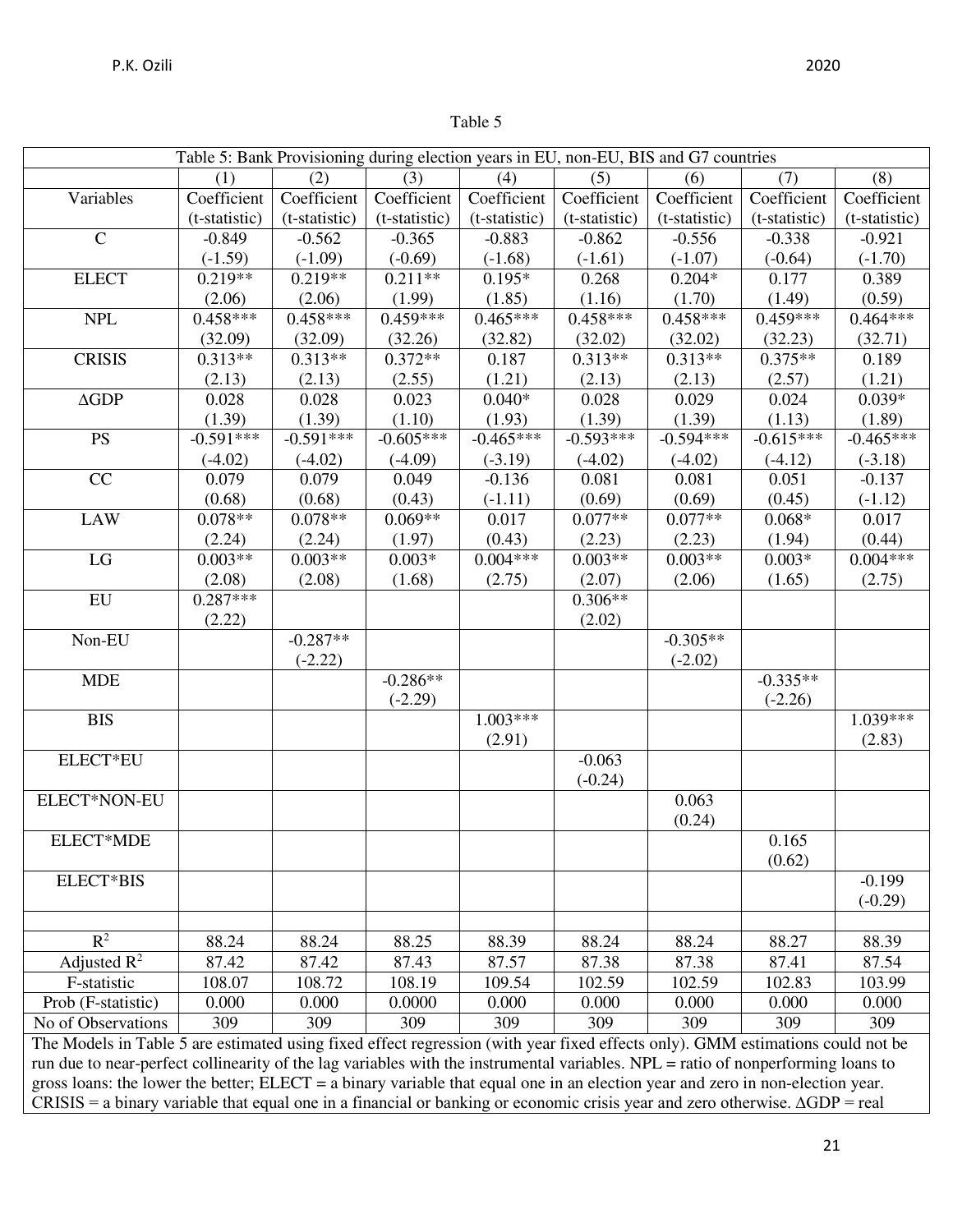domestic product growth rate;  $CC =$  control of corruption index: the higher the better;  $PS =$  political stability / absence of terrorism index: the higher the better; LAW = rule of law index; the higher the better. LG = ratio of credit provided to the private sector by banks as a share of GDP. EU = a binary variable that equal one if the country is a member of the European Union and zero otherwise. Non-EU = a binary variable that equal one if the country is not a member of the European Union and zero otherwise. MDE = a binary variable that equal one if the country is a member of the G7 countries according to the UN's classification. \*\*\*, \*\*, \* denotes 1%, 5% and 10% significance level.

| Table 6: Testing the income smoothing and capital management hypothesis during election years |               |               |               |               |               |               |  |  |
|-----------------------------------------------------------------------------------------------|---------------|---------------|---------------|---------------|---------------|---------------|--|--|
|                                                                                               | (1)           | (2)           | (3)           | (4)           | (5)           | (6)           |  |  |
| Variables                                                                                     | Coefficient   | Coefficient   | Coefficient   | Coefficient   | Coefficient   | Coefficient   |  |  |
|                                                                                               | (t-statistic) | (t-statistic) | (t-statistic) | (t-statistic) | (t-statistic) | (t-statistic) |  |  |
| $\overline{C}$                                                                                | 1.913**       | 1.255         | $-1.896$      | 1.356         | 0.817         | 0.814         |  |  |
|                                                                                               | (2.21)        | (1.39)        | (2.22)        | (1.48)        | (0.76)        | (0.77)        |  |  |
| <b>ELECT</b>                                                                                  | 0.172         | $-0.207$      | $0.183*$      | $-0.215$      | $-0.918*$     | $-0.486*$     |  |  |
|                                                                                               | (1.38)        | $(-1.17)$     | (1.60)        | $(-1.18)$     | $(-1.91)$     | $(-1.70)$     |  |  |
| <b>NPL</b>                                                                                    | $0.436***$    | 0.448         | 0.437         | $0.454***$    | 0.449***      | $0.445***$    |  |  |
|                                                                                               | (31.24)       | (32.38)       | (31.43)       | (32.44)       | (29.13)       | (29.06)       |  |  |
| <b>CRISIS</b>                                                                                 | 0.086         | 0.097         | 0.089         | 0.096         | 0.074         | 0.169         |  |  |
|                                                                                               | (0.58)        | (0.63)        | (0.59)        | (0.61)        | (0.44)        | (1.03)        |  |  |
| $\overline{\triangle$ GDP                                                                     | 0.025         | 0.024         | 0.026         | 0.023         | 0.022         | 0.025         |  |  |
|                                                                                               | (1.32)        | (1.29)        | (1.33)        | (1.24)        | (1.09)        | (1.26)        |  |  |
| <b>PS</b>                                                                                     | $-0.104$      | $-0.007$      | $-0.116$      | $-0.015$      | $-0.078$      | $-0.235$      |  |  |
|                                                                                               | $(-0.42)$     | $(-0.03)$     | $(-0.48)$     | $(-0.06)$     | $(-0.29)$     | $(-0.86)$     |  |  |
| $\overline{CC}$                                                                               | $-0.417$      | $-0.104$      | $-0.397$      | $-0.498$      | $-0.545*$     | $-0.369$      |  |  |
|                                                                                               | $(-1.36)$     | $(-1.53)$     | $(-1.32)$     | $(-1.59)$     | $(-1.65)$     | $(-1.09)$     |  |  |
| LAW                                                                                           | $-0.112*$     | $-0.104$      | $-0.110*$     | $-0.107$      | $-0.063$      | $-0.065$      |  |  |
|                                                                                               | $(-1.77)$     | $(-1.61)$     | $(-1.75)$     | $(-1.61)$     | $(-0.88)$     | $(-0.91)$     |  |  |
| LG                                                                                            | 0.002         | 0.002         | 0.002         | 0.002         | 0.004         | 0.003         |  |  |
|                                                                                               | (0.75)        | (0.82)        | (0.63)        | (0.77)        | (1.28)        | (1.11)        |  |  |
| <b>EBTP</b>                                                                                   | 0.038         |               |               |               |               |               |  |  |
|                                                                                               | (0.93)        |               |               |               |               |               |  |  |
| EBTP2                                                                                         |               | $0.216***$    |               |               |               |               |  |  |
|                                                                                               |               | (3.91)        |               |               |               |               |  |  |
| <b>ROA</b>                                                                                    |               |               | 0.056         |               |               |               |  |  |
|                                                                                               |               |               | (1.29)        |               |               |               |  |  |
| NIM                                                                                           |               |               |               | $0.203***$    |               |               |  |  |
|                                                                                               |               |               |               | (3.45)        |               |               |  |  |
| $ELECT(-1)$                                                                                   | $-0.053$      | $-0.417**$    | $-0.036$      | $-0.435**$    | $-0.331$      | $-0.362$      |  |  |
|                                                                                               | $(-0.53)$     | $(-2.35)$     | $(-0.36)$     | $(-2.35)$     | $(-0.76)$     | $(-1.41)$     |  |  |
| ELECT*EBTP                                                                                    | $-0.065$      |               |               |               |               |               |  |  |
|                                                                                               | $(-0.74)$     |               |               |               |               |               |  |  |
| ELECT*EBTP2                                                                                   |               | $0.151**$     |               |               |               |               |  |  |
|                                                                                               |               | (2.41)        |               |               |               |               |  |  |
| ELECT*ROA                                                                                     |               |               | $-0.091$      |               |               |               |  |  |
|                                                                                               |               |               | $(-0.96)$     |               |               |               |  |  |
| ELECT*NIM                                                                                     |               |               |               | $0.158**$     |               |               |  |  |

### Table 6